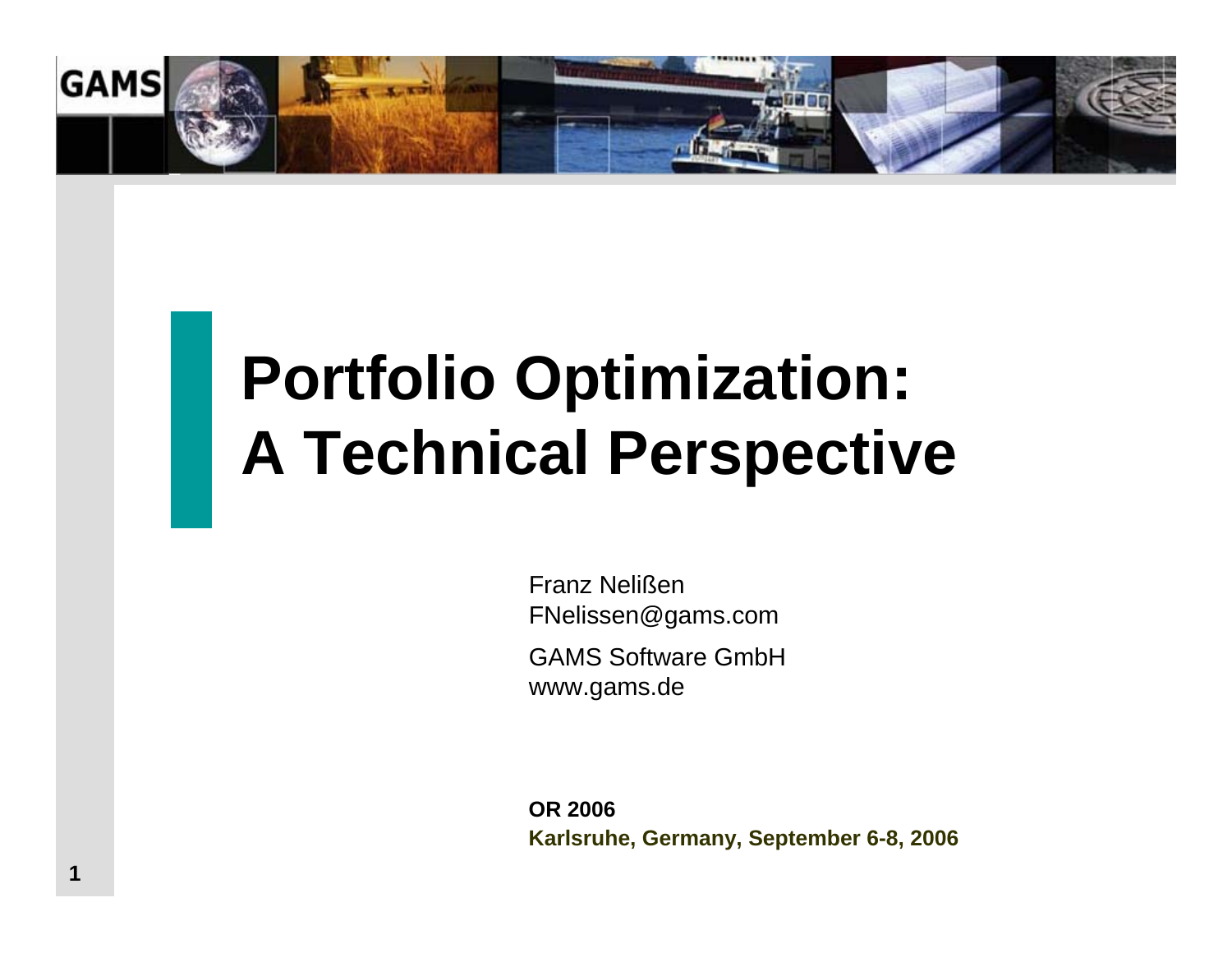

# **Agenda**

Introduction

Mathematical Optimization in Finance

An illustrative Example: The Mean Variance Model

Advanced Portfolio Optimization Models

Grid Computing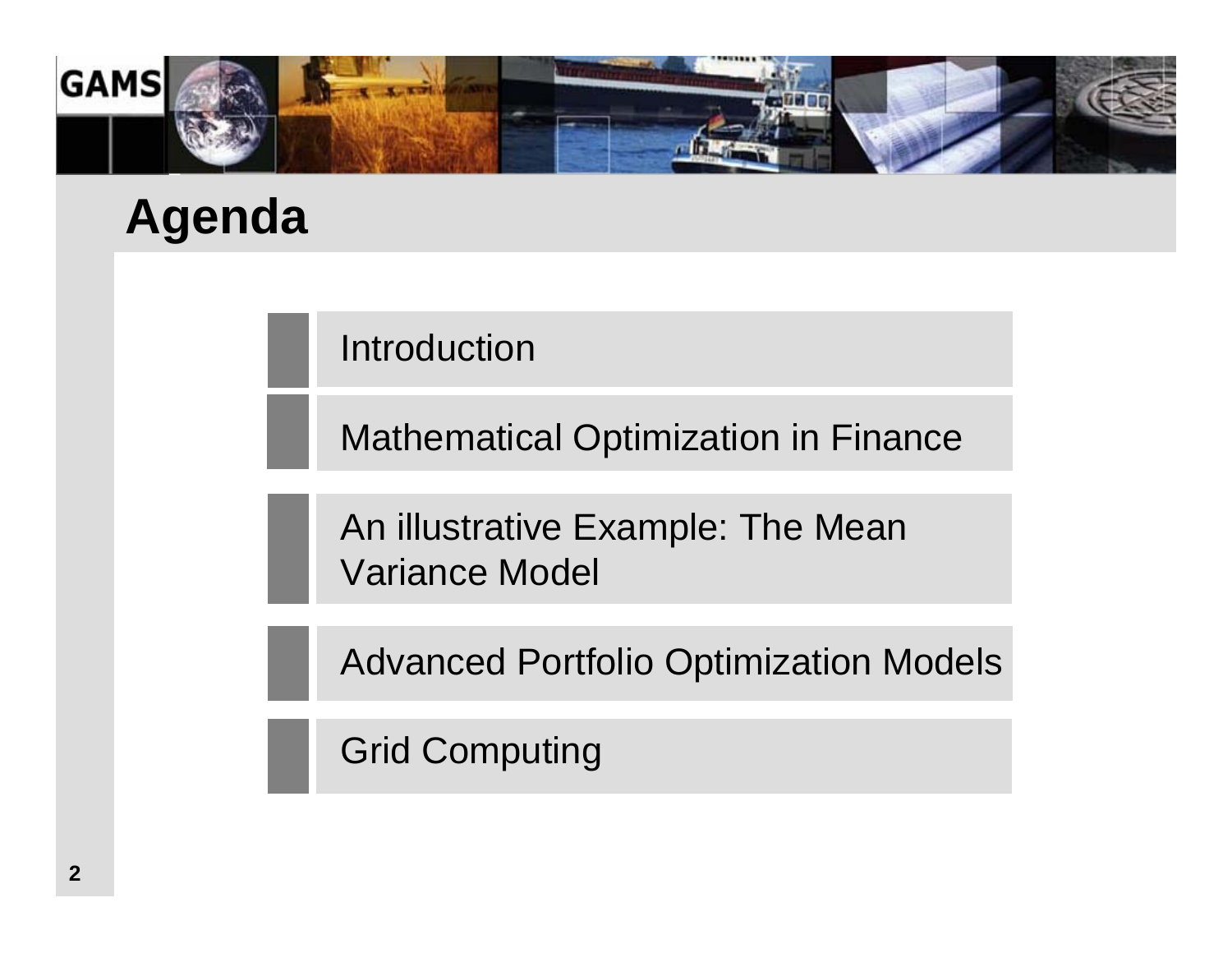

# **Agenda**

### **Introduction**

Mathematical Optimization in Finance

An illustrative Example: The Mean Variance Model

Advanced Portfolio Optimization Models

Grid Computing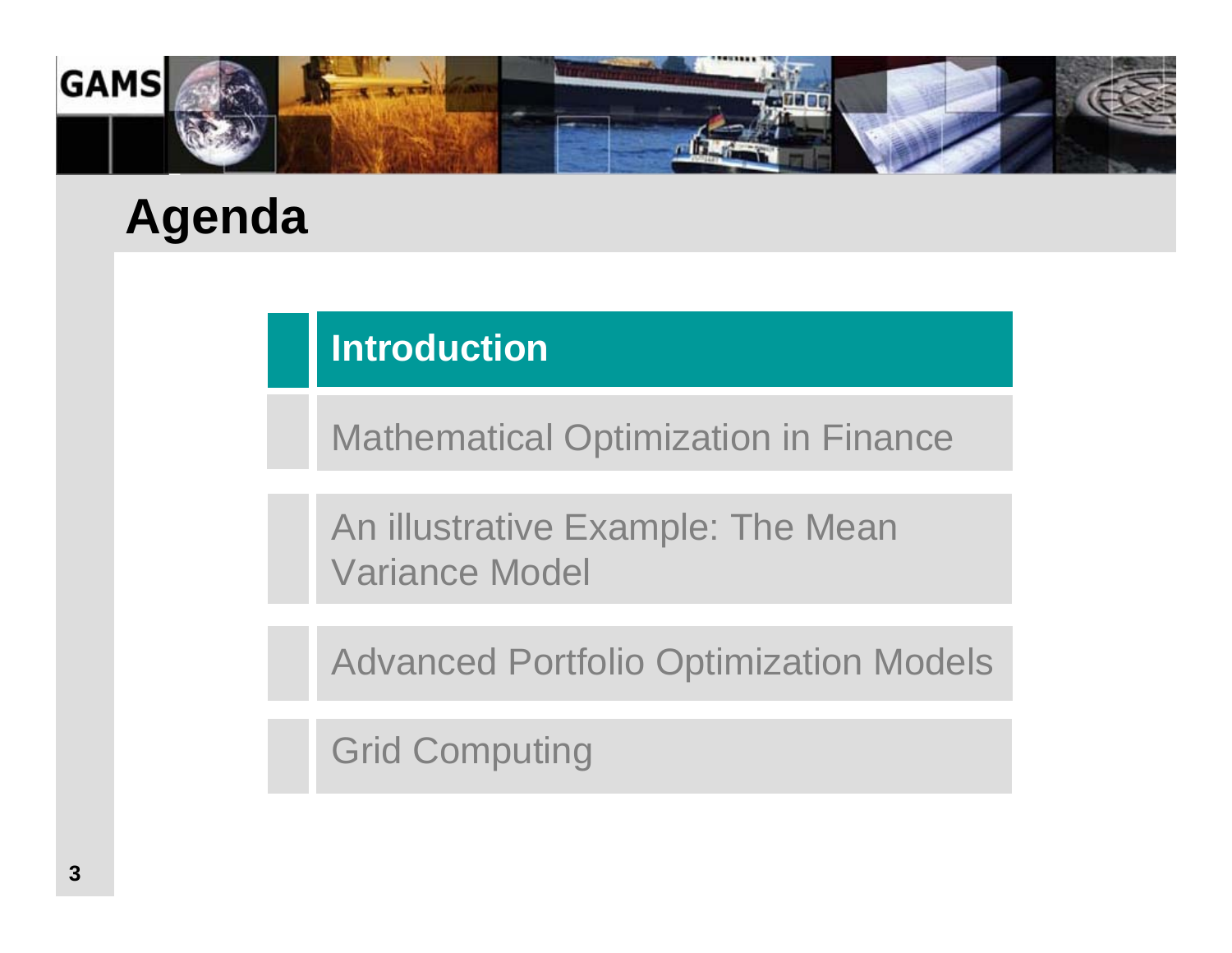

# **GAMS Development / GAMS Software**

- Roots: **Research project**  World Bank 1976
- Pioneer in **Algebraic Modeling Systems** used for economic modeling
- Went **commercial** in 1987
- • **Offices** in Washington, D.C and Cologne
- • Professional **software tool provider, not a consulting company**
- • Operating in a **segmented niche market**
- • Broad **academic** & **commercial** user baseand network

### **General Algebraic Modeling System**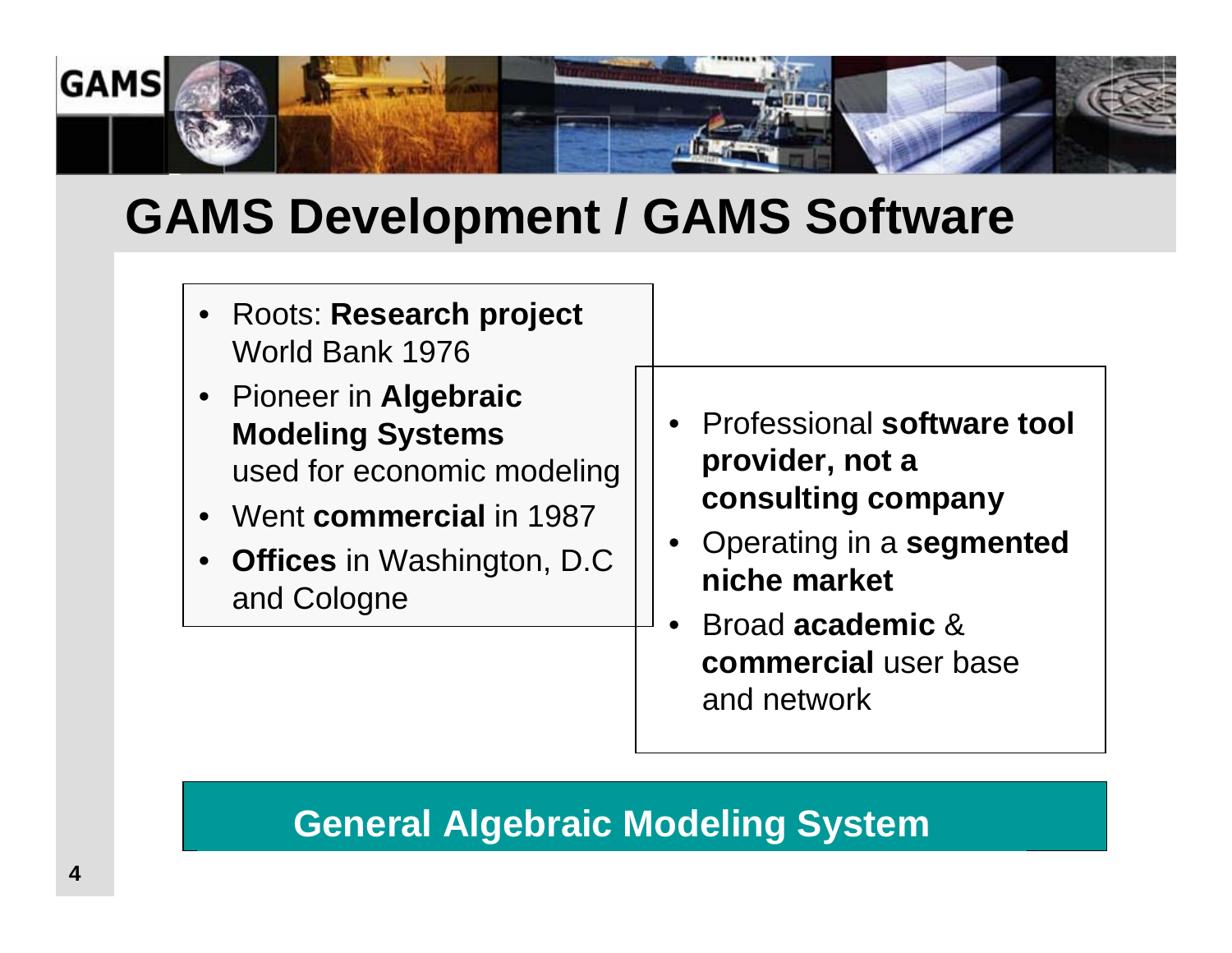

# **Agenda**

Introduction

**Mathematical Optimization in Finance**

An illustrative Example: The Mean Variance Model

Advanced Portfolio Optimization Models

Grid Computing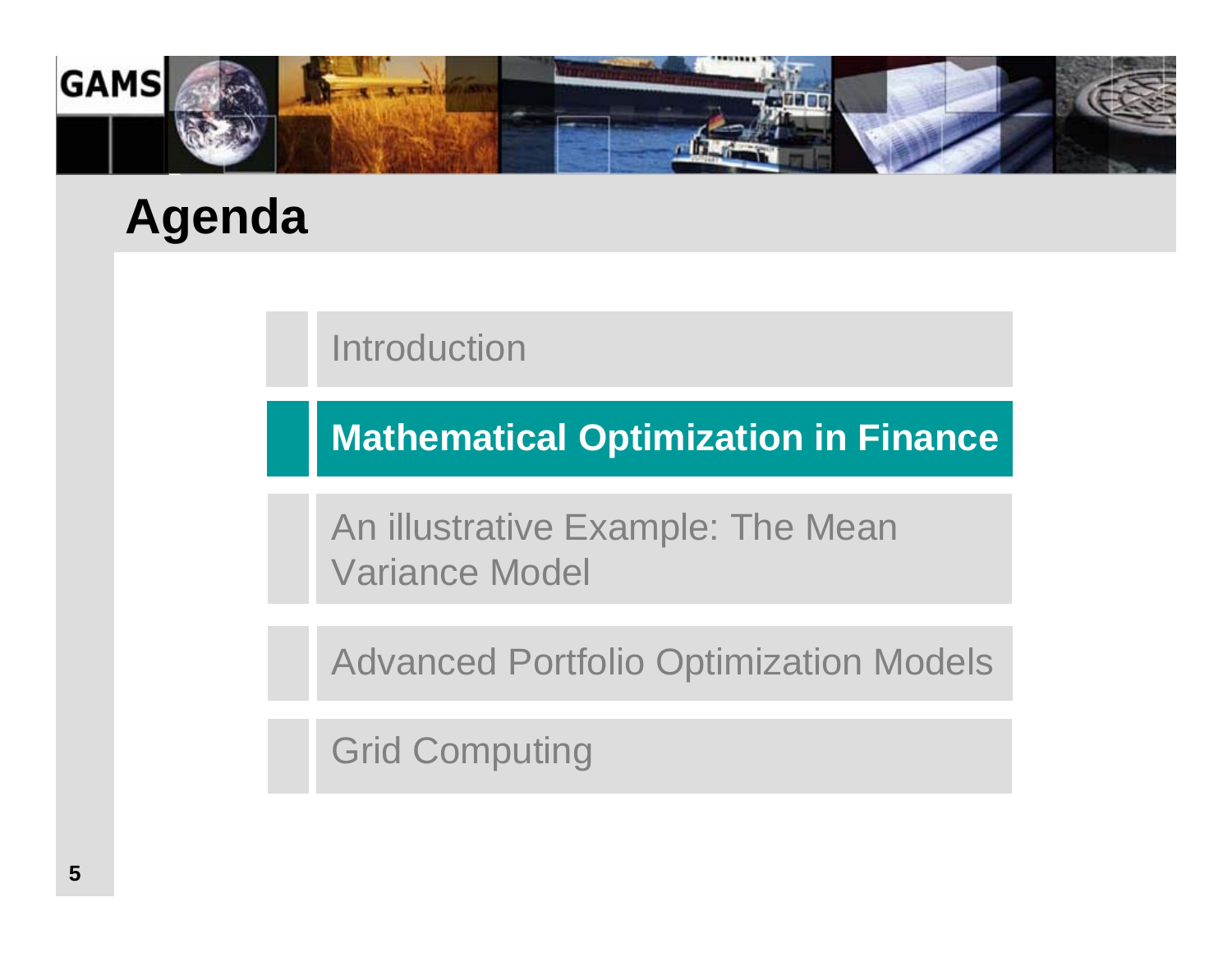

# **Mathematical Optimization in Finance**

Very active research field with significant contributions and important practical applications

#### **Some of the reasons:**

- - Continual stream of challenging problems with obvious impact of uncertainty
- -High availability of data
- Validation potential benchmarking
- Very competitive and liquid markets

**Many instruments, tools and strategies**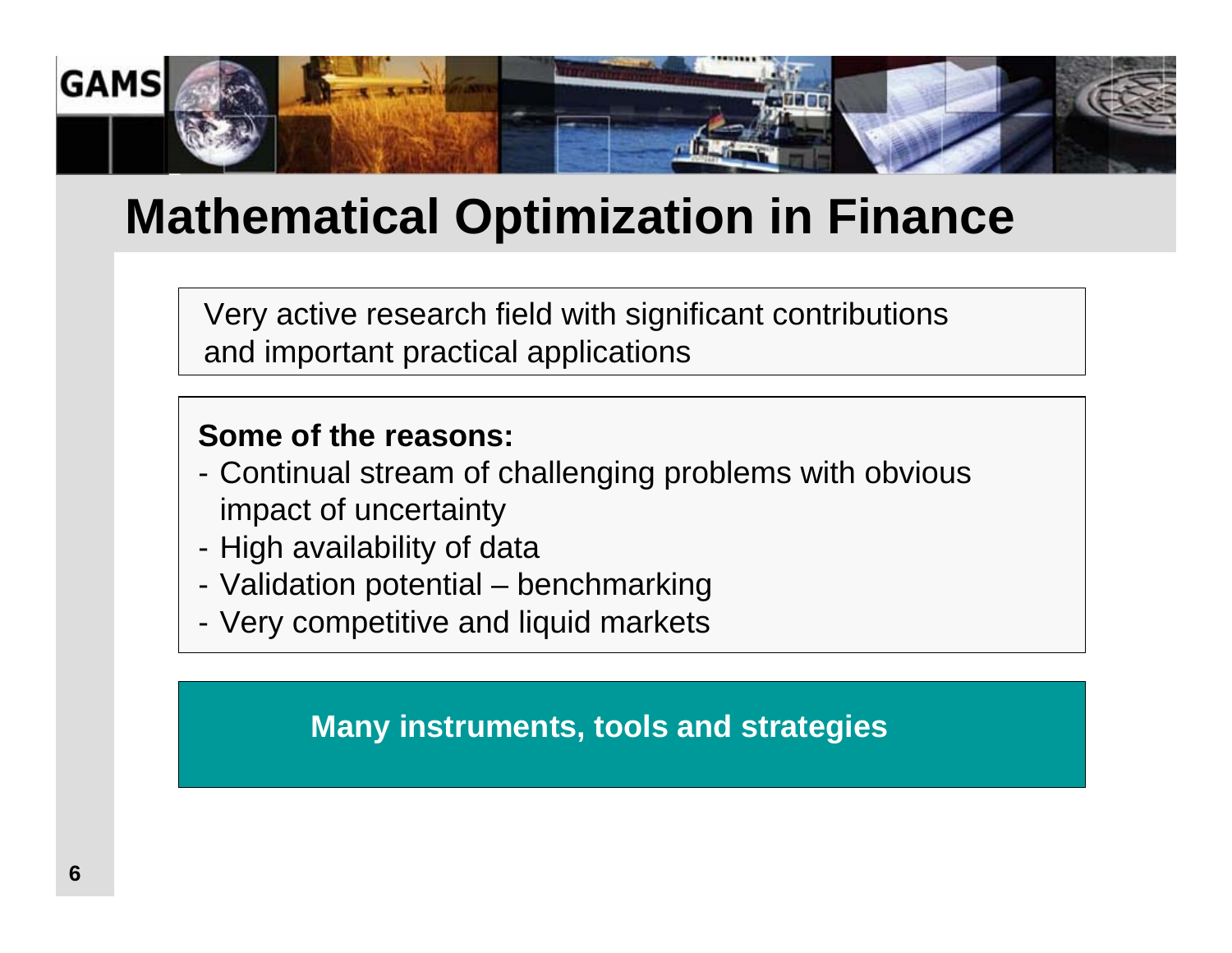

# **Portfolio Optimization Models**

- Mean-Variance Model
- *Portfolio models for fixed income*
- -Scenario optimization
- -Stochastic programming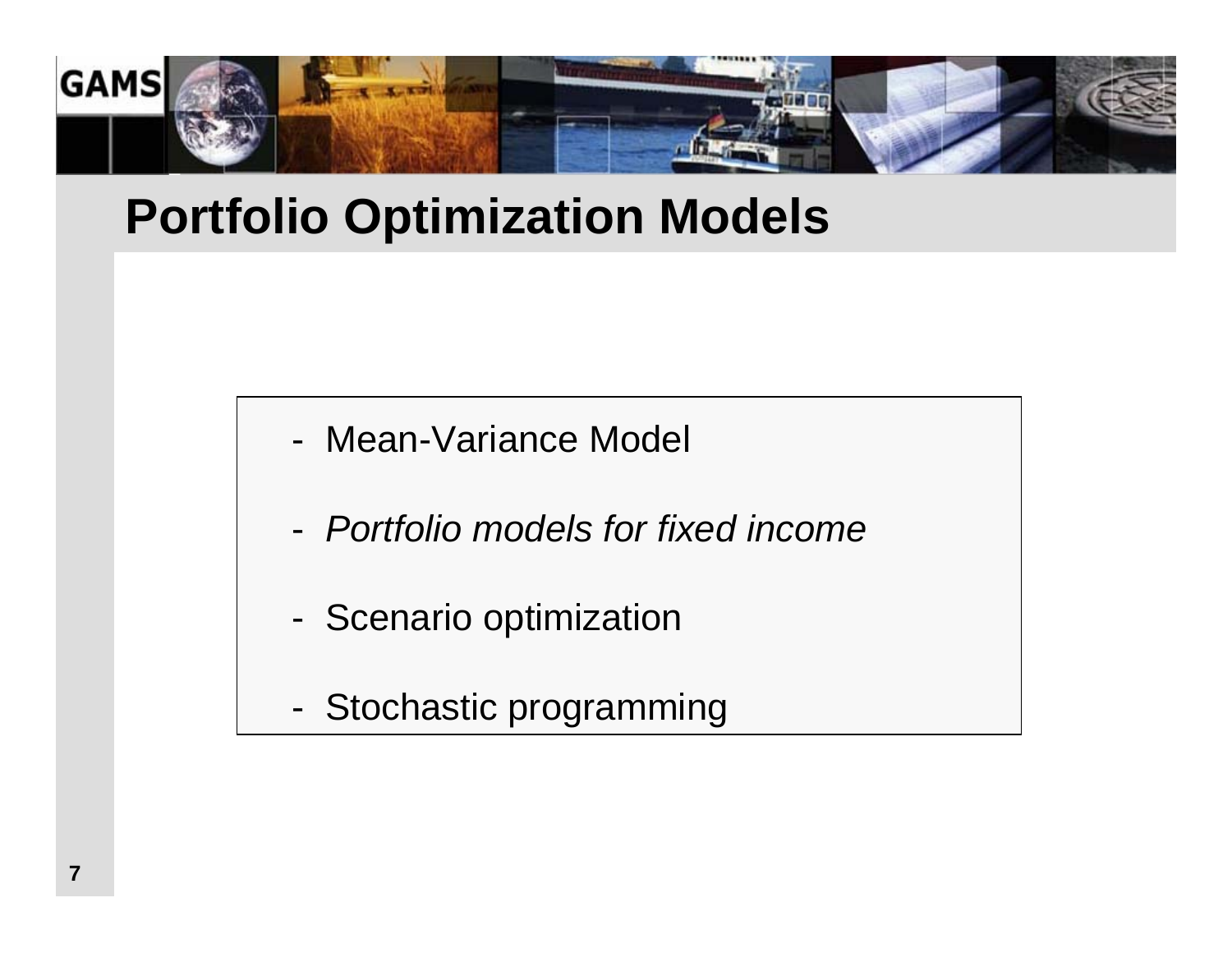

# **Change in Focus**

| Computation                                                                                                                                                                                                                                                      | <b>Model</b>                                                                                                                                                                                                                                             | Application                                                                                                                                                                                                                             |
|------------------------------------------------------------------------------------------------------------------------------------------------------------------------------------------------------------------------------------------------------------------|----------------------------------------------------------------------------------------------------------------------------------------------------------------------------------------------------------------------------------------------------------|-----------------------------------------------------------------------------------------------------------------------------------------------------------------------------------------------------------------------------------------|
| <b>Past</b>                                                                                                                                                                                                                                                      | <b>Now</b>                                                                                                                                                                                                                                               | <b>Future</b>                                                                                                                                                                                                                           |
| <b>- Algorithm limits</b><br>application<br>• Problem representation<br>low priority<br><b>Large expensive</b><br>projects<br><b>- Long development times</b><br>• Centralized expert<br>groups<br>■ High computational<br>costs<br>$\rightarrow$ Users left out | <b>Modeling skill limits</b><br>applications<br>• Algebraic model<br>representation<br>• Smaller projects and<br>rapid development<br><b>Decentralized modeling</b><br>$\blacksquare$<br>teams<br>• Machine independence<br>$\rightarrow$ Users involved | <b>- Domain expertise</b><br>limits application<br>• Off-the-shelf GUI<br>• Models embedded in<br>business applications<br><b>- Links to other types of</b><br>models<br>• Internet/Web<br>$\rightarrow$ Users hardly aware of<br>model |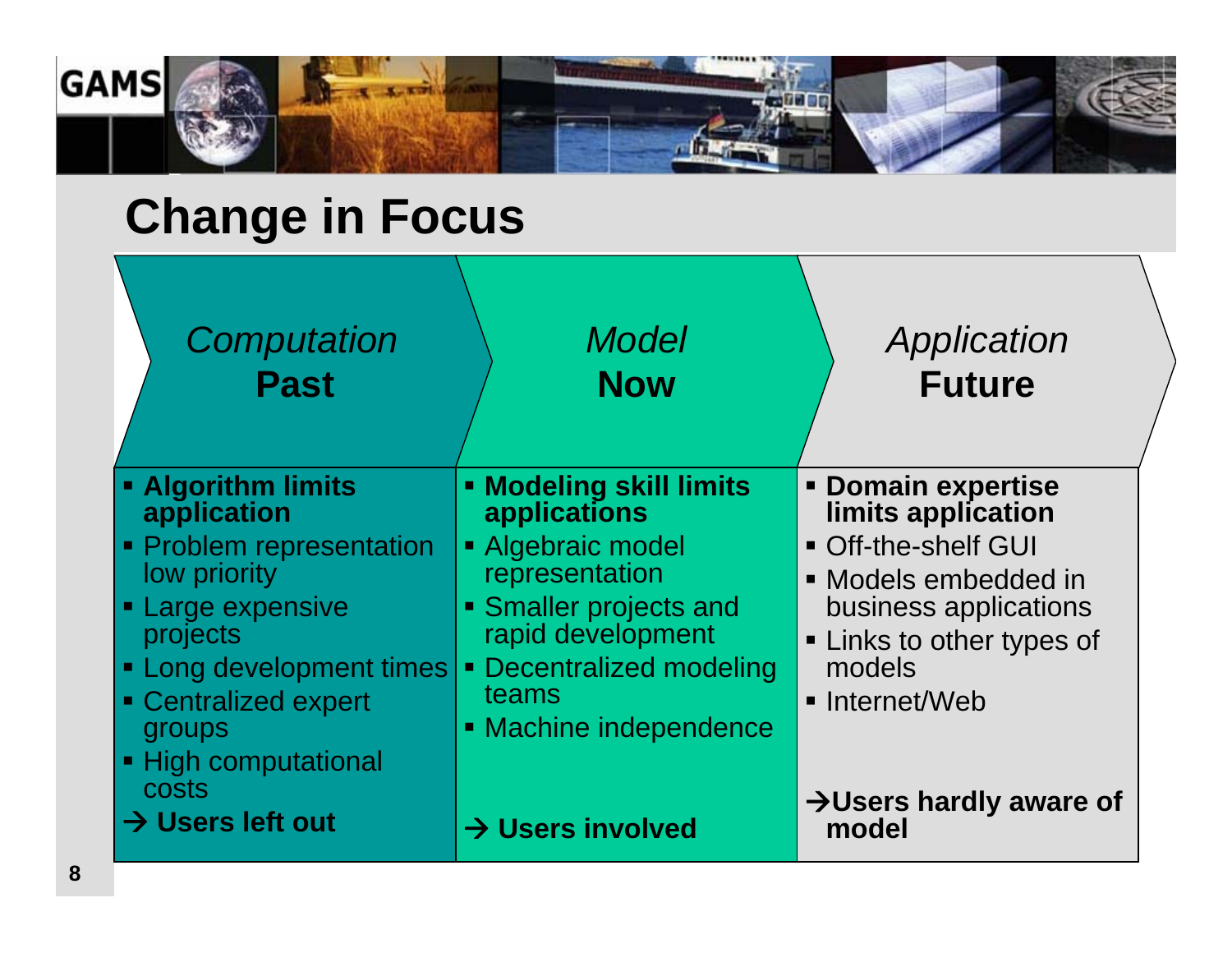

# **Modeling Approaches**

- -Programming languages: C++, Delphi, Java, VBA, …
- -**Spreadsheets**
- -Specialized tools

#### **Algebraic Modeling Languages**

- Balanced mix of declarative and procedural elements
- Open architecture and interfaces to other systems
- Different layers with separation of:
	- model and data
	- model and solution methods
	- model and operating system
	- model and interface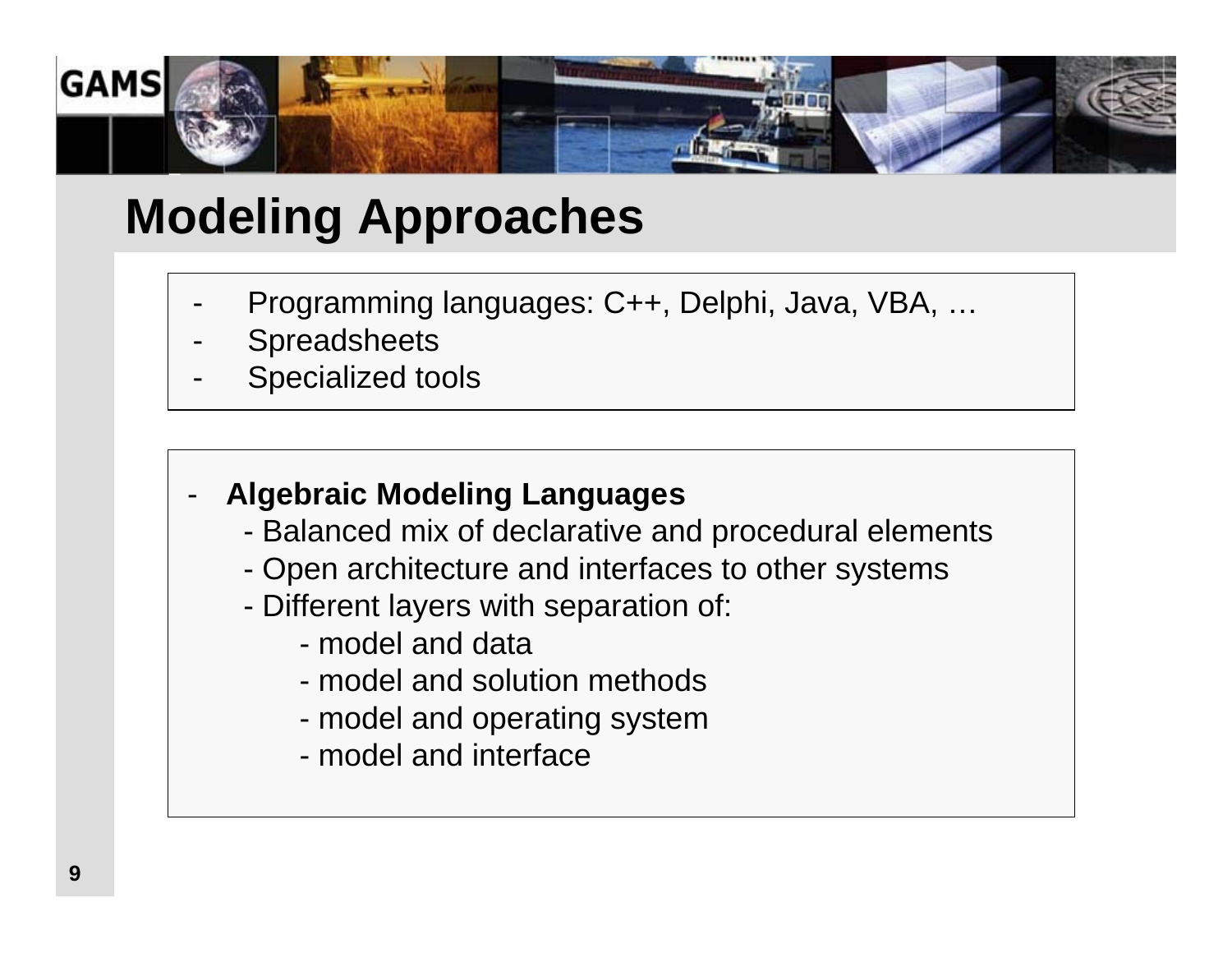

# **Agenda**

Introduction

Mathematical Optimization in Finance

**An illustrative Example: The Mean Variance Model**

Advanced Portfolio Optimization Models

Grid Computing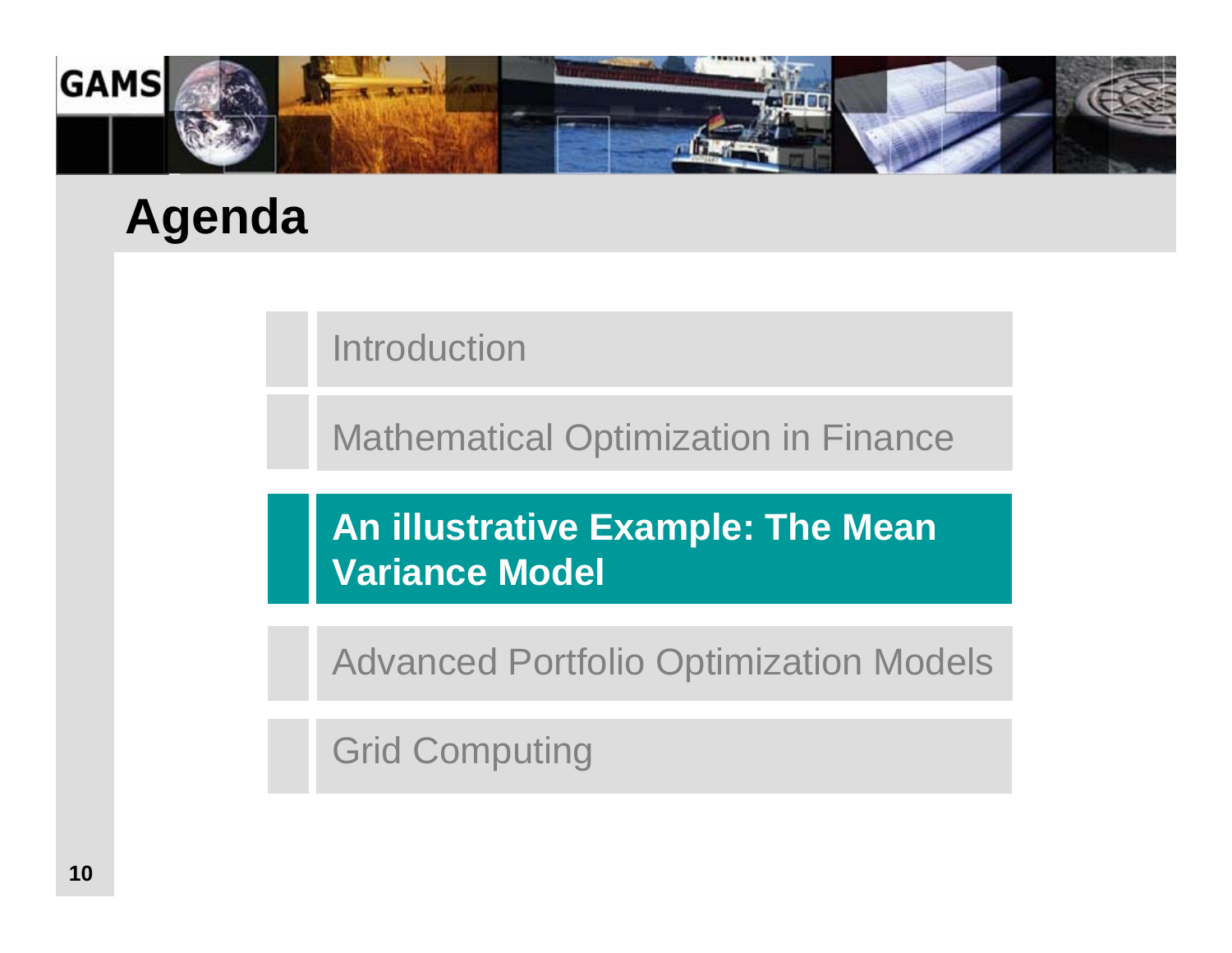

# **MV Model Algebra**

| <b>Variance</b>                 | Min $\sum_{i=1}^{n} x_i Q_{i,j} x_j$             |
|---------------------------------|--------------------------------------------------|
| of Portfolio                    | $i=1$ $i=1$                                      |
| <b>Target</b><br>return         | $\sum_{i} \mu_{i} x_{i} \geq r$<br>S.t.<br>$i=1$ |
| <b>Budget</b>                   | $\sum x_i = 1$                                   |
| constraint                      | $i=1$                                            |
| <b>No short</b><br><b>sales</b> | $x_i \geq 0$                                     |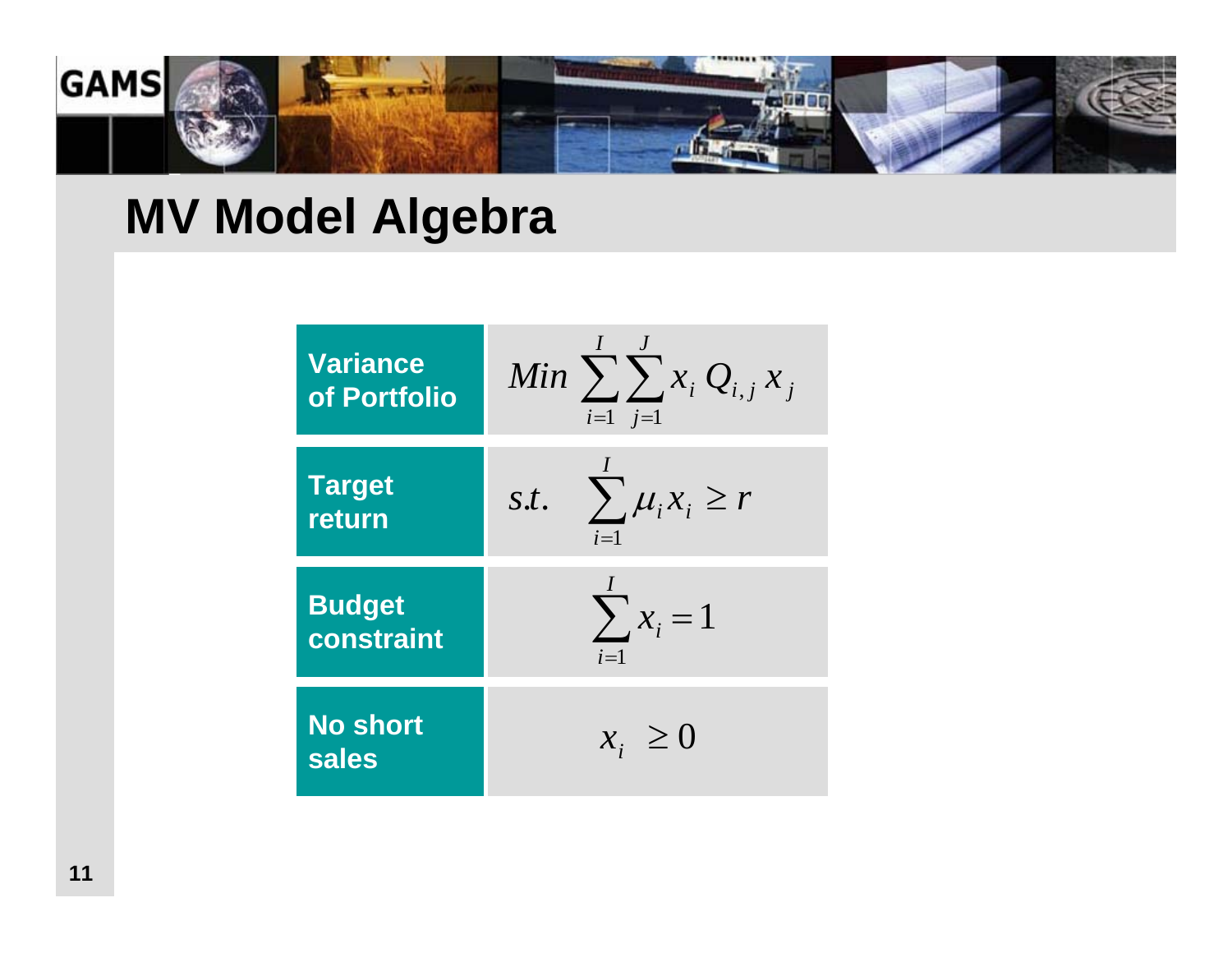

### **Declarative Model and some Data**

| $\Box$<br><b>IDE</b> gamside: D:\projects\gor-basf\qmeanvarx.gpr<br>File Edit Search Windows Utilities Help                                                                                                                                                                                                                                                                                                                                                                                  |                                                                                                                                                                                                                                                                                                                                                                                                                                                                                                                                                                                                                                                                                                                                                                                                                                                                                    |  |  |  |  |  |  |  |
|----------------------------------------------------------------------------------------------------------------------------------------------------------------------------------------------------------------------------------------------------------------------------------------------------------------------------------------------------------------------------------------------------------------------------------------------------------------------------------------------|------------------------------------------------------------------------------------------------------------------------------------------------------------------------------------------------------------------------------------------------------------------------------------------------------------------------------------------------------------------------------------------------------------------------------------------------------------------------------------------------------------------------------------------------------------------------------------------------------------------------------------------------------------------------------------------------------------------------------------------------------------------------------------------------------------------------------------------------------------------------------------|--|--|--|--|--|--|--|
| $\mathbb{E} \mathcal{S} \mathcal{S}  \mathcal{S} $<br>회<br><b>BS</b><br>[ن                                                                                                                                                                                                                                                                                                                                                                                                                   |                                                                                                                                                                                                                                                                                                                                                                                                                                                                                                                                                                                                                                                                                                                                                                                                                                                                                    |  |  |  |  |  |  |  |
| D:\projects\gor-basf\core.gms<br>core.gms   core.lst   mod.gms   mod.lst   qmeanvar.gdx   qmeanvar.gms   qmeanvar.lst  <br>Set<br>i investments;<br>alias $(i, j)$ ;<br><b>Parameter</b> $mu(i)$ expected return of i,<br>q(i,j) covariance matrix;<br>Variables<br>var variance of portfolio,<br>ret return of portfolio,<br>x(i) current holdings of i;<br>Positive variables x;<br><b>Equations</b> vardef variance definition,<br>retdef return definition,<br>budget budget constraint; | $\boxed{\square}$ $\boxed{\square}$ $\boxed{\times}$ No active process<br>그미지수<br>core<br>$---$ Job core.gms Start $05/17/06$ 16:34:47<br>GAMS Rev 145 Copyright (C) 1987-2006 GAMS Deve<br>Licensee: Franz Nelissen<br>GAMS Software GmbH<br>--- Starting compilation<br>$---$ core.gms $(16)$ 2 Mb<br>*** Status: Normal completion<br>$---$ Job core.gms Stop $05/17/06$ 16:34:47 elapsed<br>gamside: D:\work\gmeanvarx.gpr - [D:\work\gmeanvar.gdx]<br><b>IDE</b> File Edit Search Windows Utilities Help                                                                                                                                                                                                                                                                                                                                                                      |  |  |  |  |  |  |  |
| vardef var =e= sum( $(i, j)$ , x(i)*q(i,j)*x(j));<br>retdef sum(i, mu(i)*x(i))=g= ret;<br>budget<br>sum(i, $x(i)$ ) = e= 1;                                                                                                                                                                                                                                                                                                                                                                  | $\bigcirc \Box \bigcirc \langle \mathbf{L} \mathbf{L} \mathbf{L} \mathbf{L} \mathbf{L} \mathbf{L} \mathbf{L} \mathbf{L} \mathbf{L} \mathbf{L} \mathbf{L} \mathbf{L} \mathbf{L} \mathbf{L} \mathbf{L} \mathbf{L} \mathbf{L} \mathbf{L} \mathbf{L} \mathbf{L} \mathbf{L} \mathbf{L} \mathbf{L} \mathbf{L} \mathbf{L} \mathbf{L} \mathbf{L} \mathbf{L} \mathbf{L} \mathbf{L} \mathbf{L} \mathbf{L} \mathbf{L} \mathbf{L} \mathbf{L}$<br>gmeanvar.gdx gmeanvar.gms gmeanvar.lst<br>Entry Symbol Type Dim Nr Elem  <br>qorg: covariance matrix<br>$\overline{2}$<br>8 bdata Par<br>31<br>Plane Index (empty)<br>$\overline{7}$<br>22 binsum Equ<br>$\blacksquare$<br>16 budget Equ<br>$\mathbf{0}$<br>$\mathbf{1}$<br> f<br><b>uk</b><br> cn <br>gr<br>jp<br><b>SW</b><br>lus<br>11<br>$\overline{7}$<br>Set<br>cn 42,180<br>2i<br>$\overline{7}$<br>Set<br>$\vert$<br>fr 20,180 70,890 |  |  |  |  |  |  |  |
| 16:30<br><b>Insert</b>                                                                                                                                                                                                                                                                                                                                                                                                                                                                       | $\overline{7}$<br>20 maxdec Equ<br>$\blacksquare$<br>10,880 21,580 25,510<br>lgr<br>$\overline{7}$<br>18 maxinc Equ<br>$\blacksquare$<br>5,300 15,410 9,600 22,330<br>lip<br>$\overline{7}$<br>21 mindec Equ<br>$\mathbf{1}$<br>sw 12.320 23.240 22.630 10.320 30.010<br>19 mininc Equ<br>$\overline{7}$<br>uk 23,840 23,800 13,220 10,460 16,360 42,230<br>$\overline{7}$<br>$3 \mu$<br>Par<br>us 17,410 12,620 4,700 1,000 7,200 9,900 16,420<br>8<br>26p<br>Set<br>7 pd<br>Set<br>$\blacksquare$<br>5<br>$27$ pp<br>Set<br>$\Delta$                                                                                                                                                                                                                                                                                                                                             |  |  |  |  |  |  |  |

**12**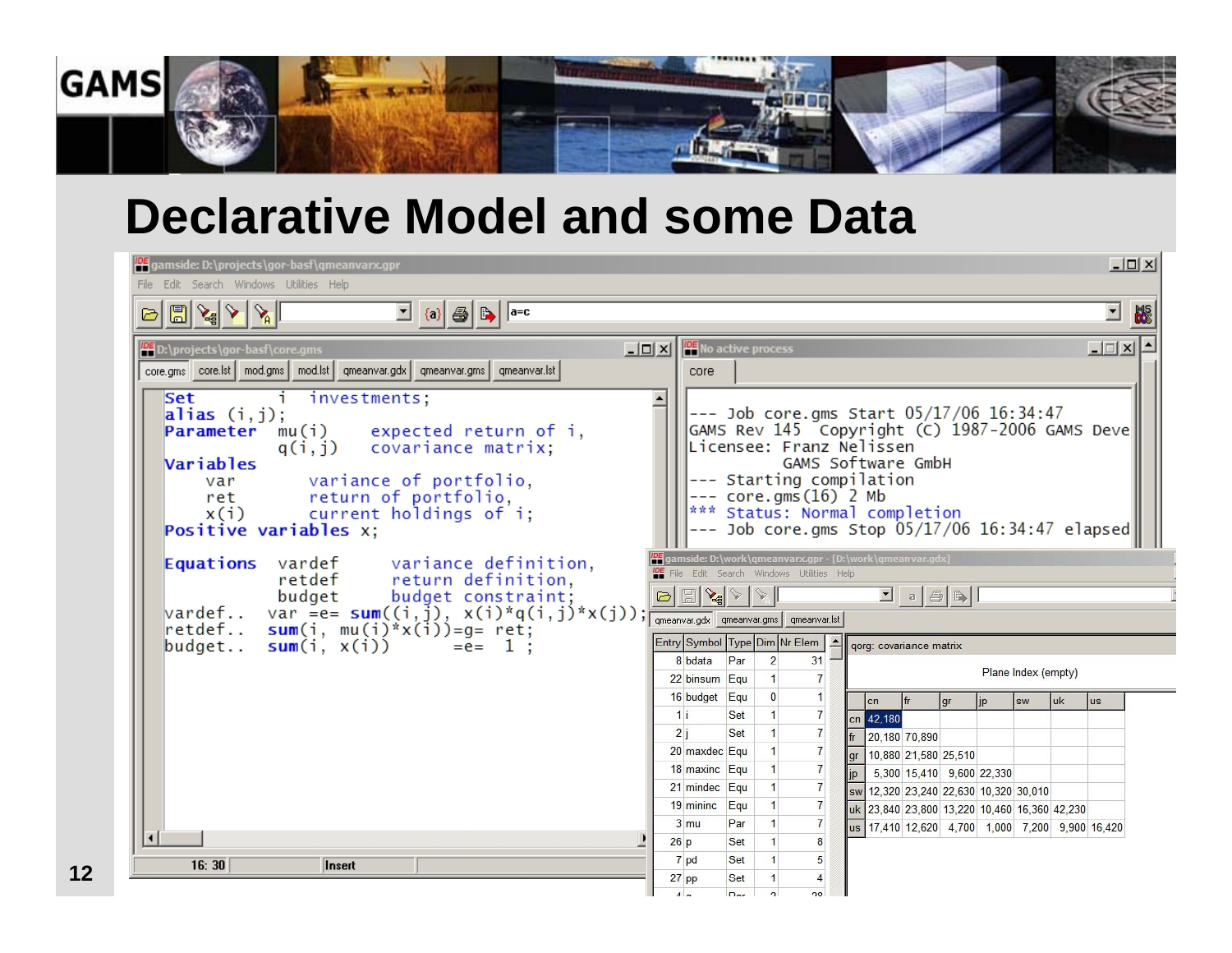

## **Modeling Issues**

Basic MV-Model: Quadratic model

**Solver** 

- -NLP Codes (CONOPT, MINOS,...) *or*
- - QCP Codes (Cplex, Mosek, Xpress)
	- take advantage of special structure

**Large problem instances can be solved routinely**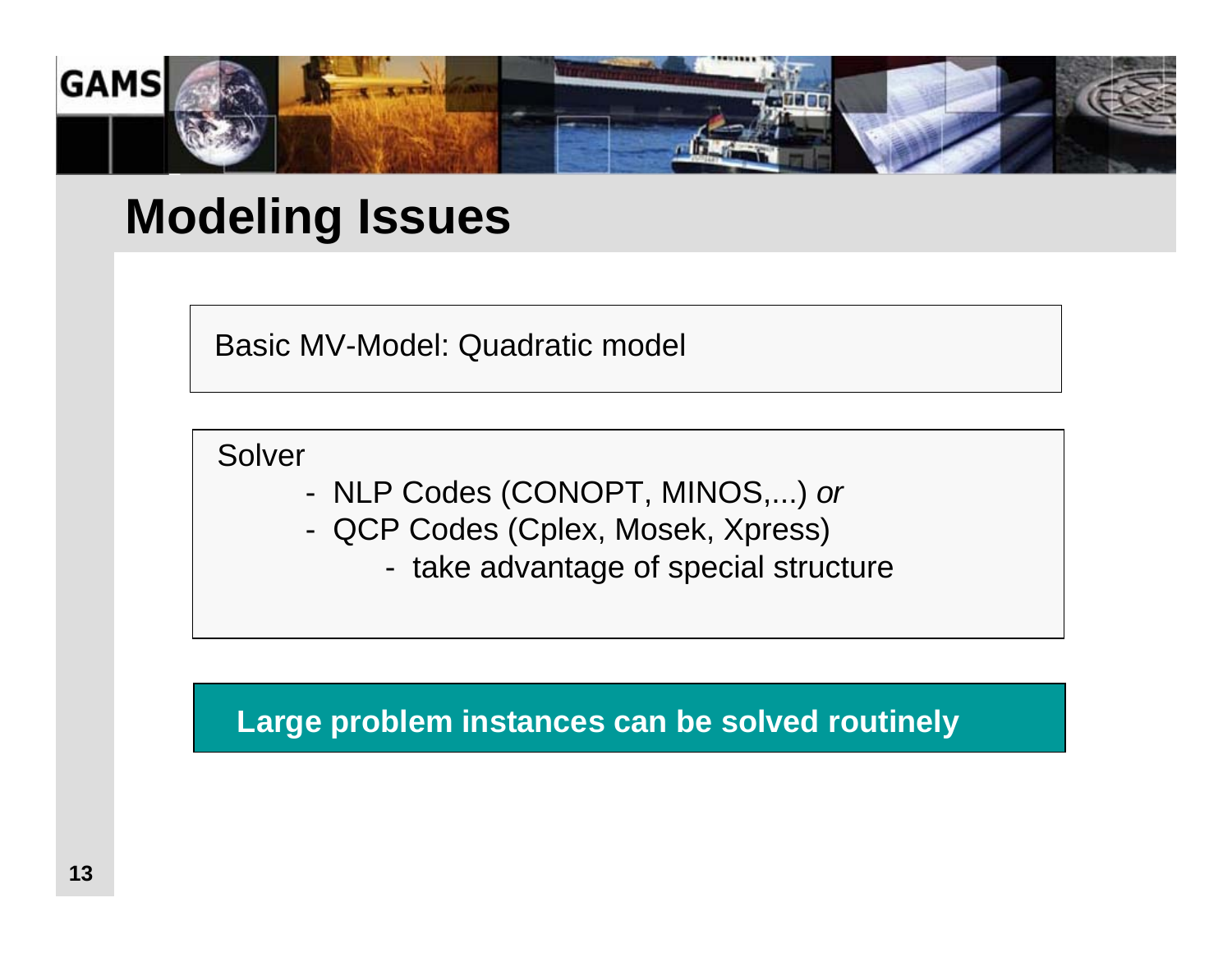

## **Business Rules**

- Institutional or legal requirements
- Additional constraints, which have to be satisfied
- Trading restrictions
- Not defined by modeling experts
- Independent of risk model

Simple business rules: Do not change the model type:

- -Short selling
- -Risk free borrowing
- Upper or lower bounds on certain instruments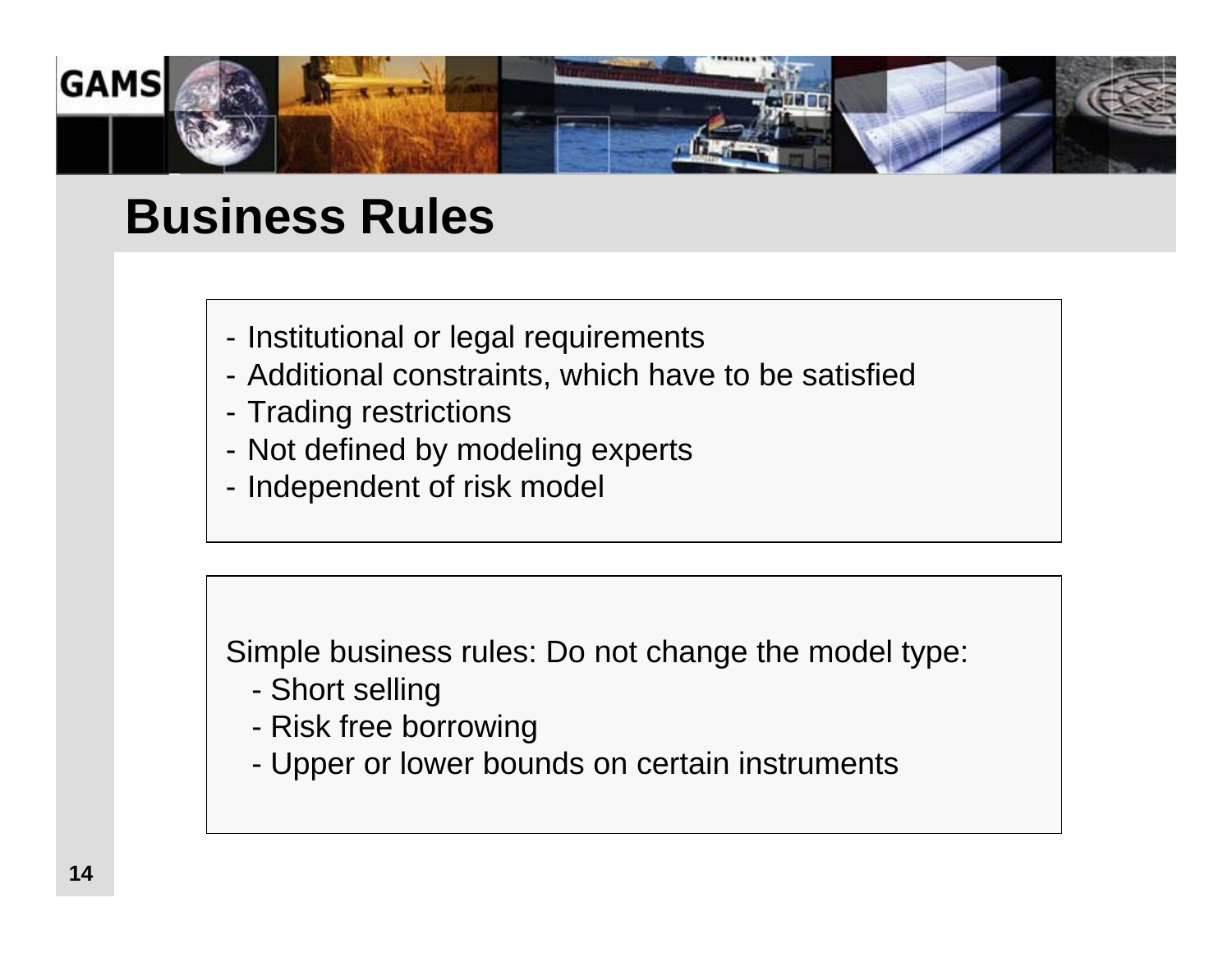

# **More Complex Business Rules**

**Require introduction of integer (binary) variables:**

- **Cardinality Constraint**: Restrict number of investments *yi* in portfolio
- **Threshold Constraint**: Investments *xi* can only be purchased at certain minimum  $I_{l,i}$  or maximum  $I_{u,i}$

more trading restrictions …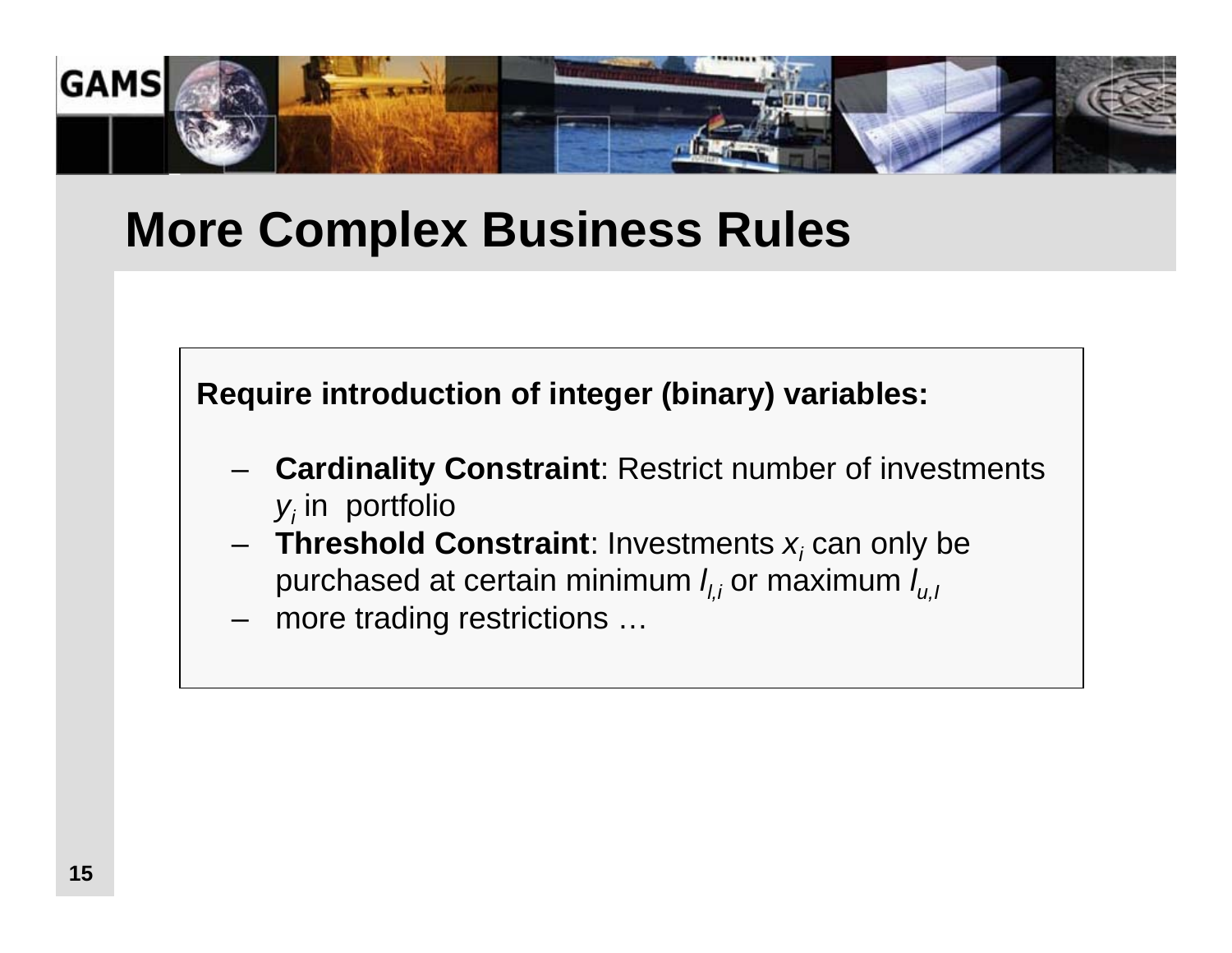

# **Trading Restrictions**

#### **"Zero or Range"- Constraint:**

- • Revision of existing (not optimized) portfolio
- $\bullet$  "Zero or Range" - Constraint: **Either** no trade **or** the trade must stay between pre-defined ranges both for purchase and selling
- • Portfolio turnover: The total purchase of investments *x<sub>i</sub>* may not exceed some threshold τ

| $ \Box$ $\times$<br>D:\projects\gor-basf\qmeanvar.gdx |                 |     |   |                  |                                                                     |                     |                |                |             |                    |  |
|-------------------------------------------------------|-----------------|-----|---|------------------|---------------------------------------------------------------------|---------------------|----------------|----------------|-------------|--------------------|--|
| core.gms                                              | $core.$ st      |     |   |                  | mod.gms   mod.lst     qmeanvar.gdx   qmeanvar.gms  <br>qmeanvar.lst |                     |                |                |             |                    |  |
|                                                       | Entry Symbol    |     |   | Type Dim Nr Elem | bdata: portfolio data and trading restrictions                      |                     |                |                |             |                    |  |
|                                                       | 7 bdata         | Par | 2 | 31               |                                                                     |                     |                |                |             |                    |  |
|                                                       | 21 binsum       | Equ | 1 | 7                |                                                                     | Plane Index (empty) |                |                |             |                    |  |
|                                                       | 15 budget       | Equ | 0 |                  |                                                                     | old                 | umin           | umax Imin Imax |             |                    |  |
| 1i                                                    |                 | Set | 1 | 7                |                                                                     | 0.20                | 0.03           |                |             | $0.11$ 0.02 0.20   |  |
| 2j                                                    |                 | Set | 1 | 7                | cn I<br>fr                                                          |                     | $0.20 \, 0.04$ |                |             | $0.10$ 0.02 0.15   |  |
|                                                       | 19 maxdec Equ   |     | 1 | 7                |                                                                     |                     |                |                |             |                    |  |
|                                                       | 17 maxinc       | Equ | 1 |                  | gr                                                                  |                     | 0.04           |                | $0.07$ 0.04 |                    |  |
|                                                       | 20 mindec       | Equ | 1 |                  | jp                                                                  |                     | 0.03           |                | 0.11 0.04   |                    |  |
|                                                       | 18 mininc       | Equ | 1 |                  |                                                                     | sw 0.20             | 0.03           |                |             | 0.20   0.04   0.10 |  |
|                                                       | 3 <sub>mu</sub> | Par | 1 | 7                |                                                                     | uk 0.20 0.03        |                |                |             | 0.10 0.04 0.15     |  |
| 25 p                                                  |                 | Set | 1 | 8                |                                                                     | us 0.20 0.03        |                |                |             | 0.10 0.04 0.20     |  |

e.g. cn: either no trade (20%) or new share between 23-31% (u) or between 0-18% (l)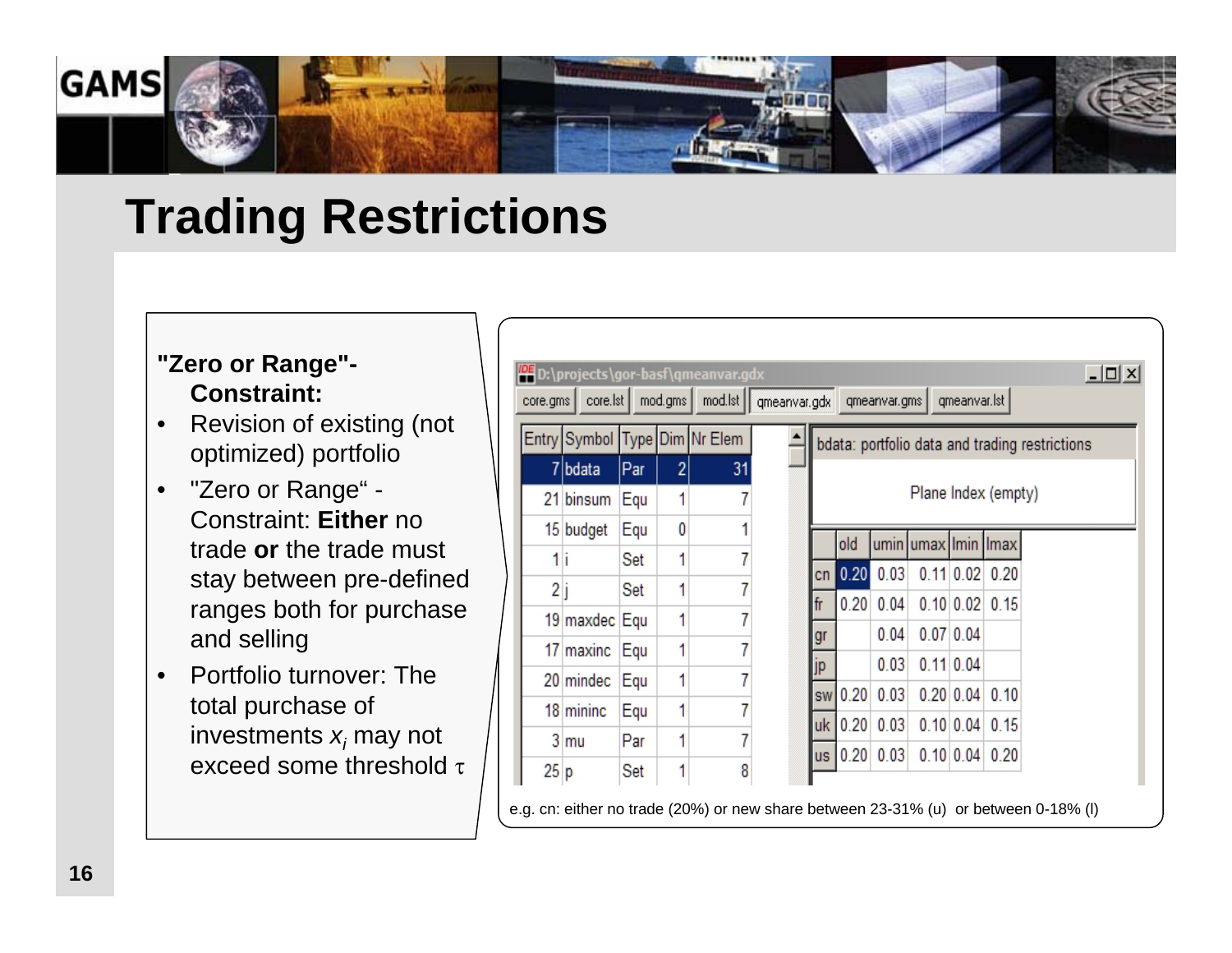

### **GAMS Formulation**

#### **Variables**

```
xi(i) fraction of portfolio increase,
xd(i) fraction of portfolio decrease,
y(i) binary switch for increasing current holdings of i,
 z(i) binary switch for decreasing current holdings of i;
Binary Variables y, z; Positive Variables xi, xd;
Equations 
 xdef(i) final portfolio definition,
maxinc(i) bound of maximum lot increase of fraction of i,
mininc(i) bound of minimum lot increase of fraction of i,
 maxdec(i) bound of maximum lot decrease of fraction of i,
mindec(i) bound of minimum lot decrease of fraction of i,
binsum(i) restricts use of binary variables,
 turnoverrestricts maximum turnover of portfolio;
xdef(i) \dots x(i) =e= bdata(i, 'old') - xd(i) + xi(i);maxinc(i).. xi(i) = l = bdata(i, 'umax') * y(i);mininc(i).. xi(i) = q = \text{bdata}(i, 'umin') * y(i);maxdec(i)..xd(i) =l= bdata(i, 'lmax') * z(i);mindec(i)..xd(i) = q= bdata(i, 'lmin') * z(i);binsum(i).. y(i) + z(i) = 1= 1;
turnover.. sum(i, xi(i)) = l= tau;
                                                         Model Type:
                                                            MIQCP
```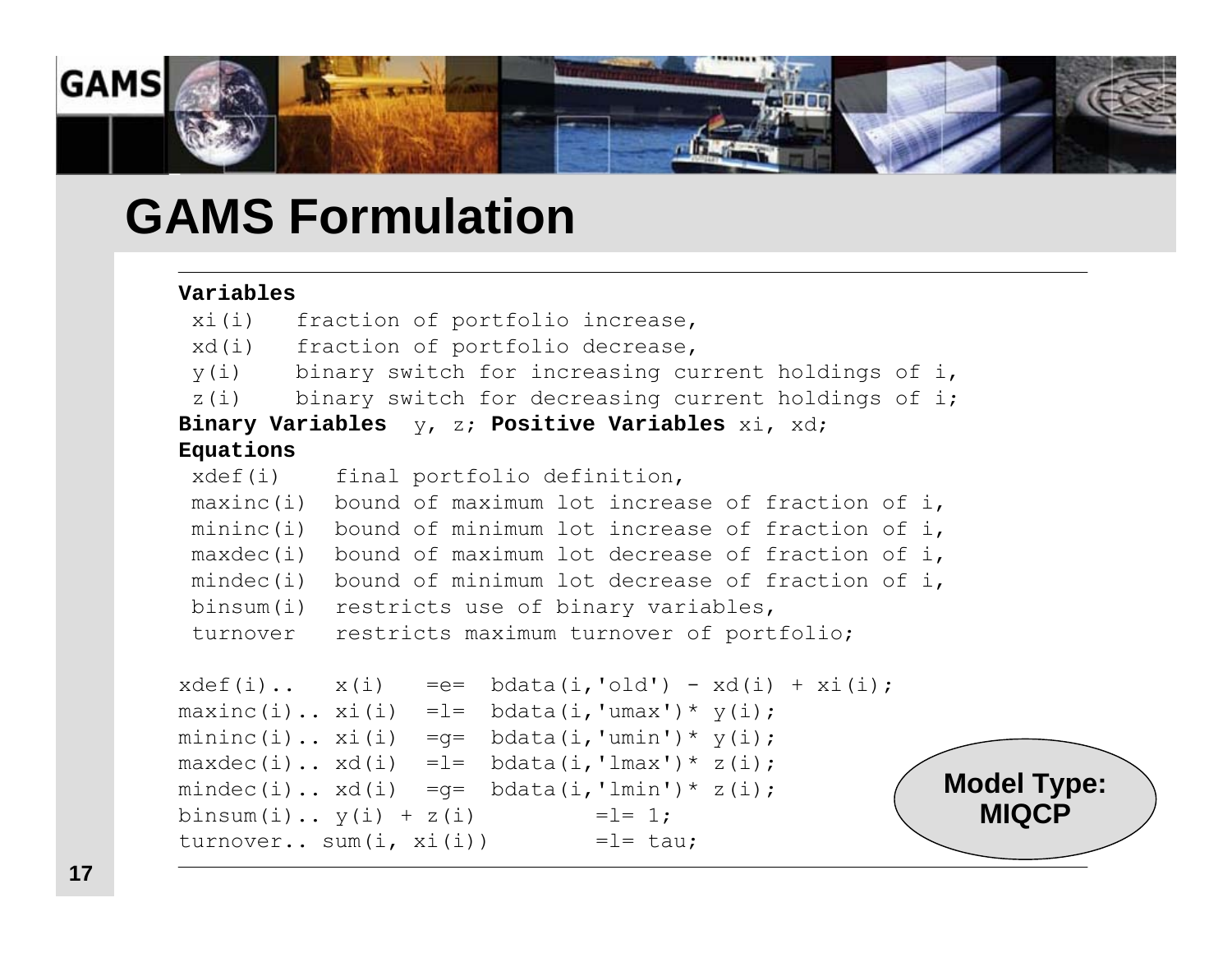

### **Procedural Elements**

```
$gdxin data # get data & setup model
$load i mu q 
q(i, j) = 2*q(j, i); q(i, i) = q(i, i)/2;
Model var / all / ;
set p points for efficient frontier /minv, p1*p8, maxr/,
   pp(p) points used for loop / p1*p8 /;
parameter minr, maxr, rep(p, *), repx(p, i);
```

```
# get bounds for efficient frontier
solve var minimizing v using miqcp; #find portfolio with minimal variance
minr = r.l; rep('minv', 'ret') = r.l;rep('minv','var') = v.l; repx('minv',i) = x.l(i);
```

```
solve var maximizing r using miqcp; #find portfolio with maximal return
maxr = r.l; rep('maxr', 'ret') = r.l;rep('maxr','var')=v.l;repx('maxr',i)=x.l(i);
```

```
loop(pp, #calculate efficient frontier
       r.fx = minr + (maxr-minr)/(card(pp)+1)*ord(pp);solve var minimizing v using miqcp;
       rep(pp,'ret')=r.l;rep(pp,'var') = v.l;repx(pp,i)=x.l(i););
```

```
Execute_Unload 'results.gdx',rep, repx; # export results to GDX & Excel
Execute 'GDXXRW.EXE results.gdx par=repx rng=Portfolio!a1 Rdim=1';
Execute 'GDXXRW.EXE results.gdx par=rep rng=Frontier!a1 Rdim=1';
```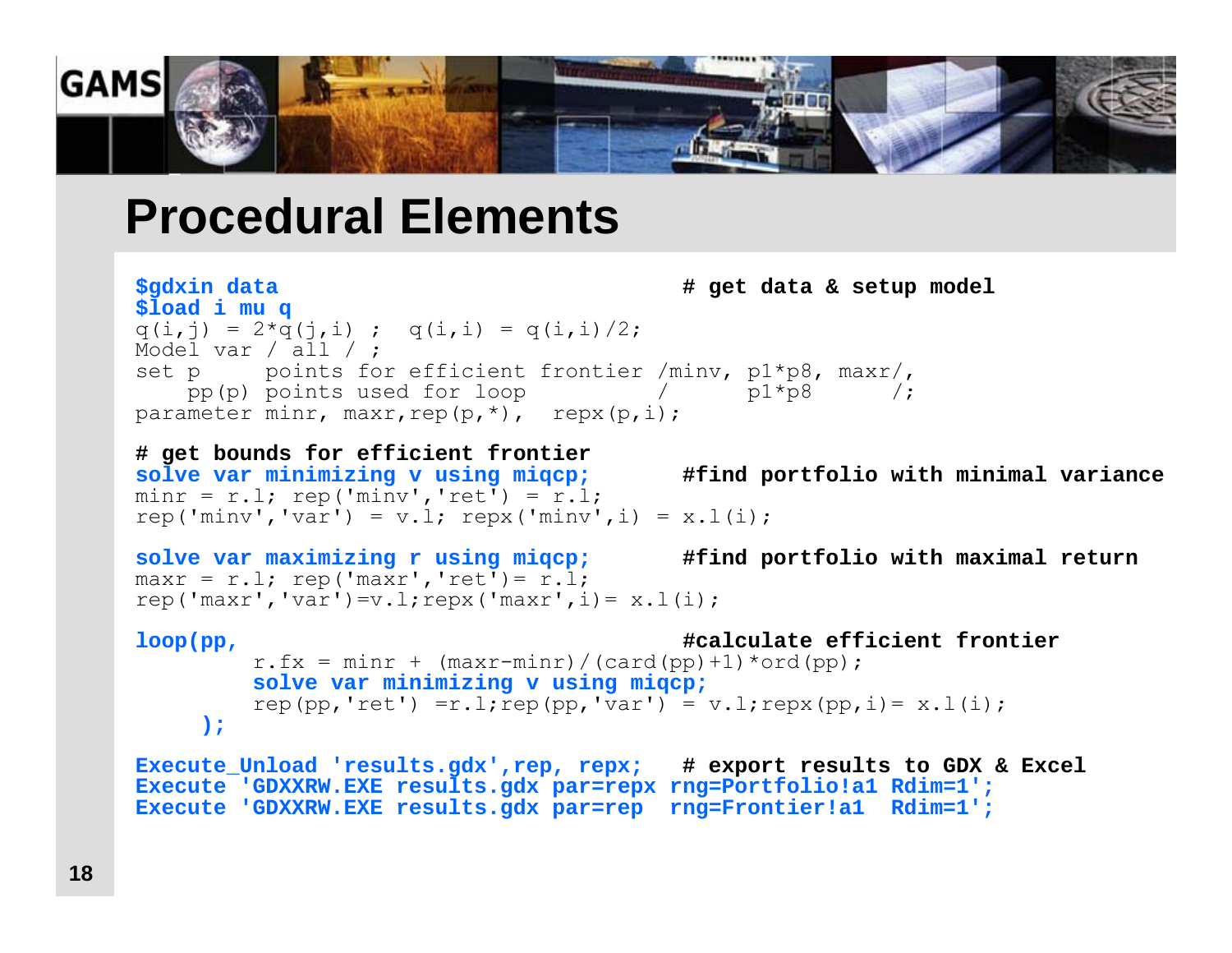

# **Efficient Frontier and Portfolios (**<sup>τ</sup> **= 0.3)**

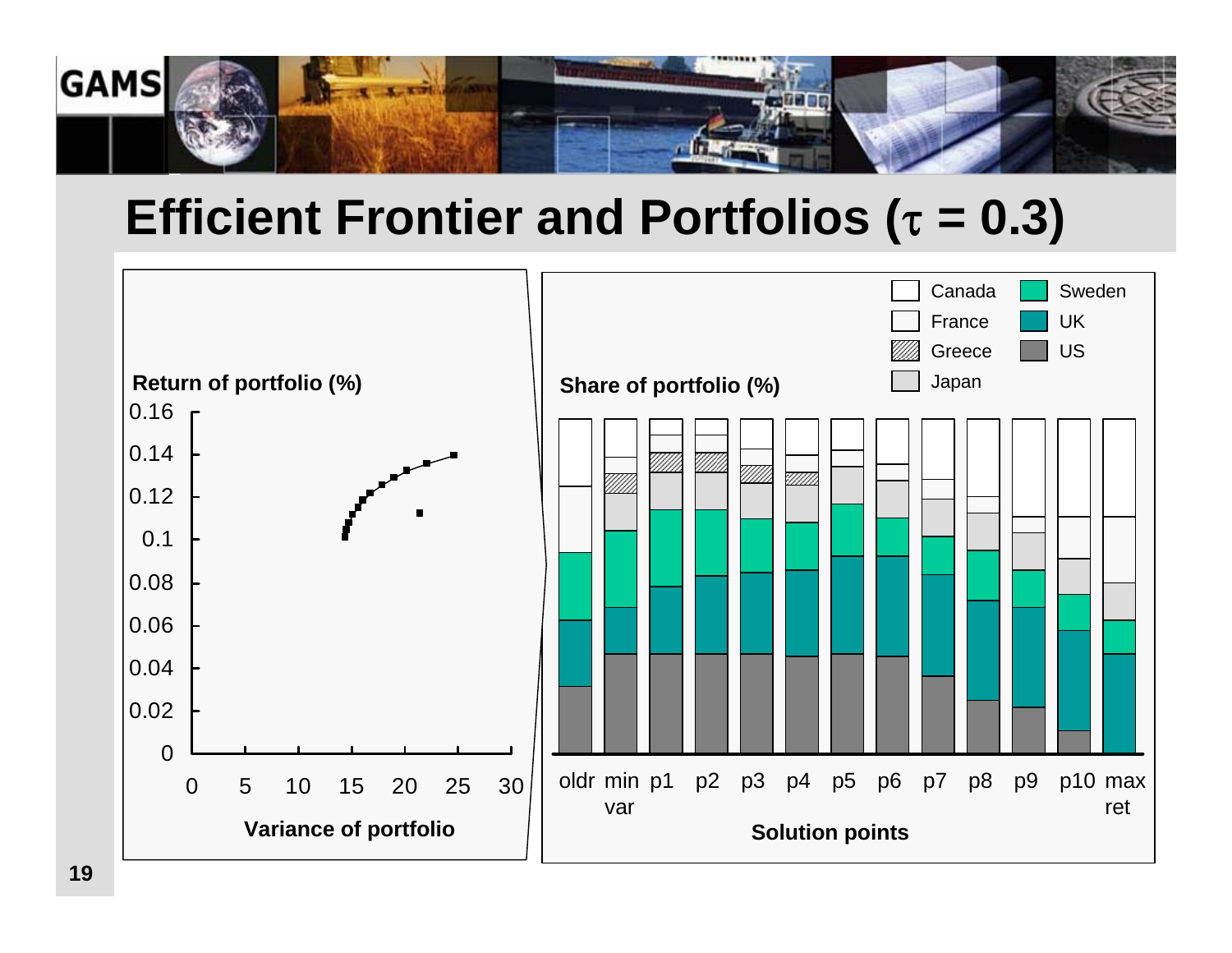

# **Scenario Optimization Models**

Scenarios capture complex interactions between multiple risk factors

- Different methods for risk measurement:
	- Mean Absolute Deviation Models
	- –Index Tracking Models
	- –Expected Utility Models
	- –VAR Models (linear Version: CVAR)
- Models are solved over all scenarios

#### **Modeling Issues:**

- • Linear Models, but business rules may introduce binary variables
- $\bullet$  Lots of independent scenarios, which can be handled in parallel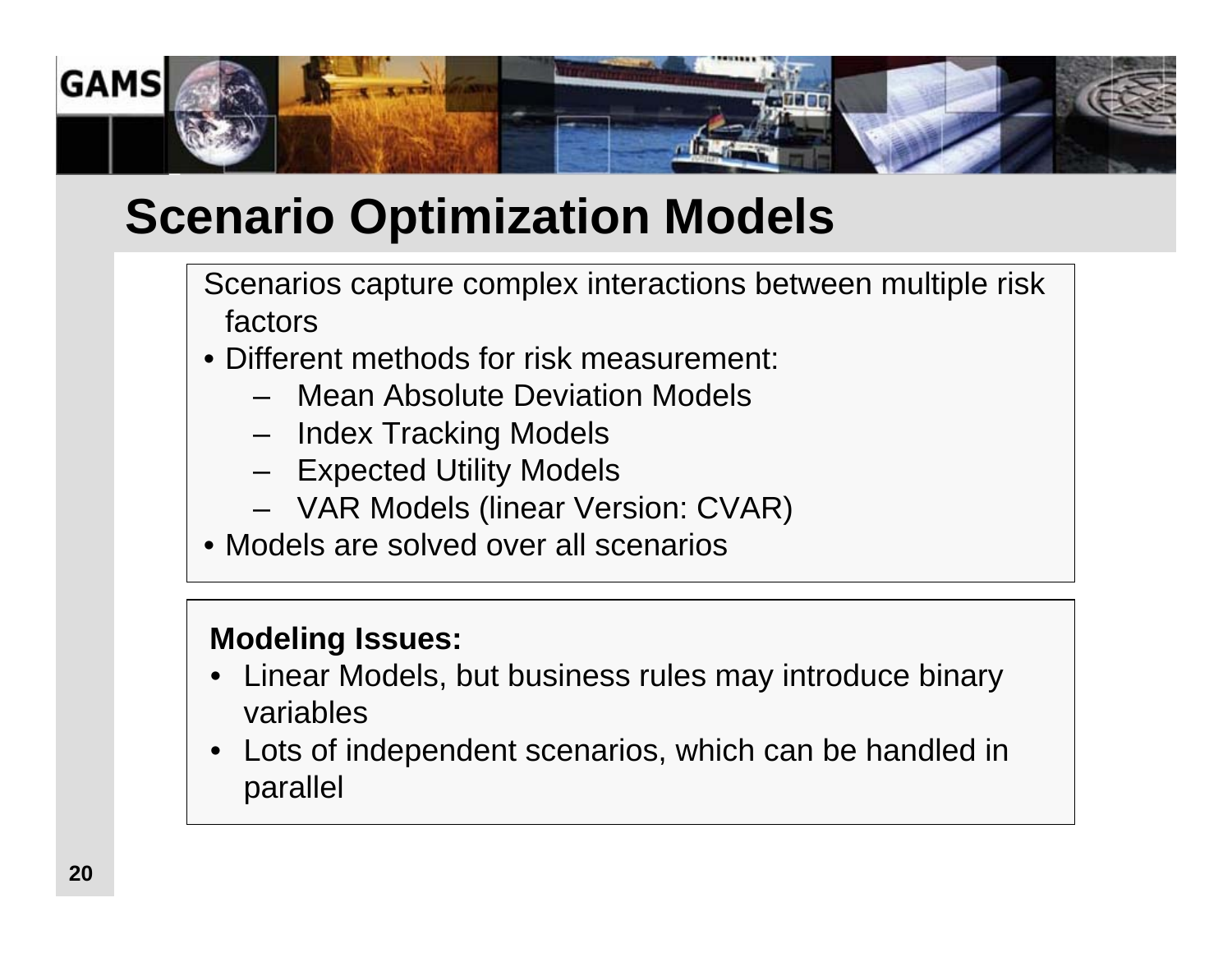

# **Stochastic Programming (SP)**

Stochastic Programming models allow sequence of decisions.

- **Scenarios**: Complete set of possible discrete realizations of the uncertain parameters with probabilities
- **Stages**: Decisions points. First stage decisions now, second stage decision (depending of the outcome of the first stage decision) after a certain period and so on
- **Recourse**: Decision variables can adept to the different out comes of the random parameters at each stage

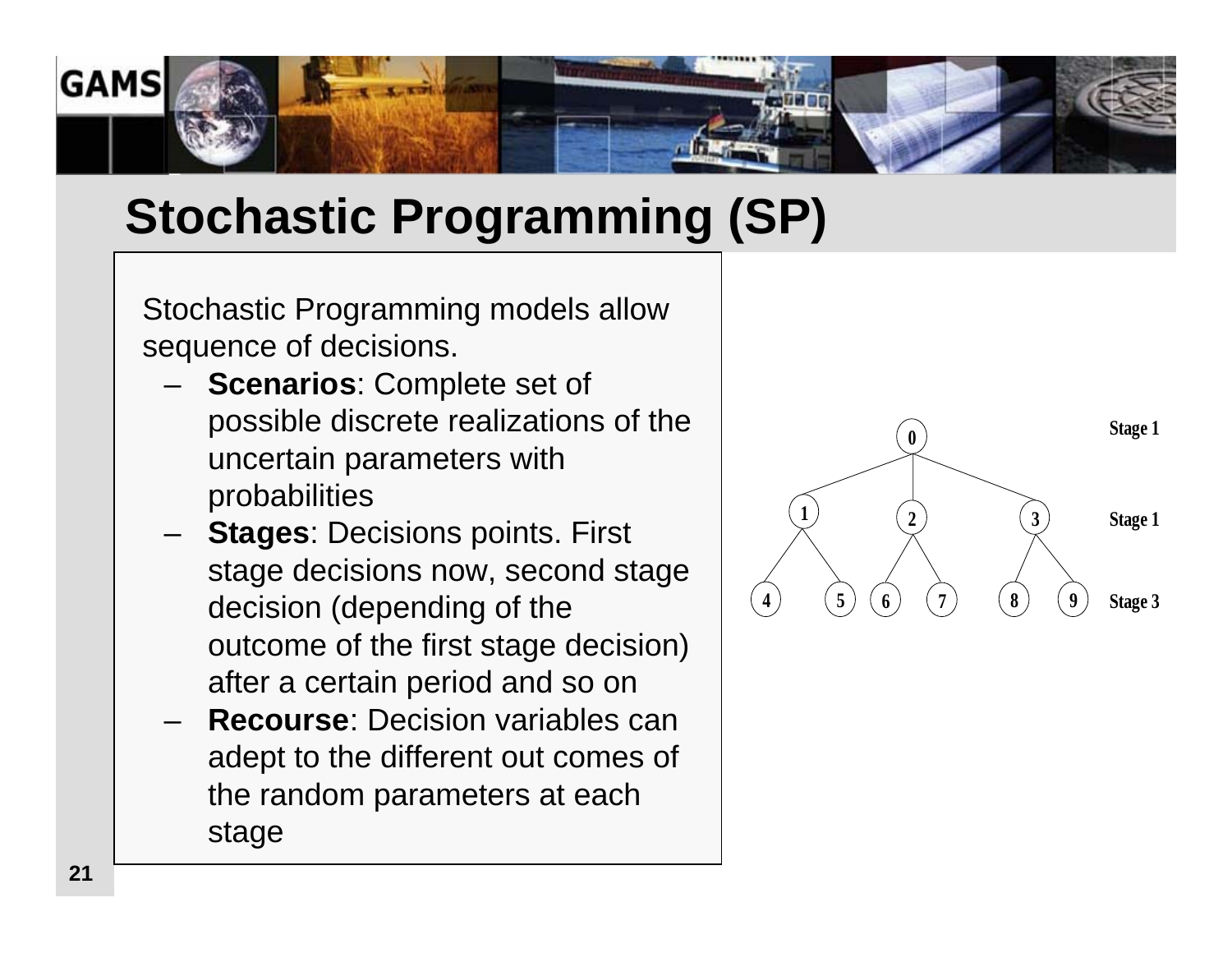

### **More Complex Scenario Trees**

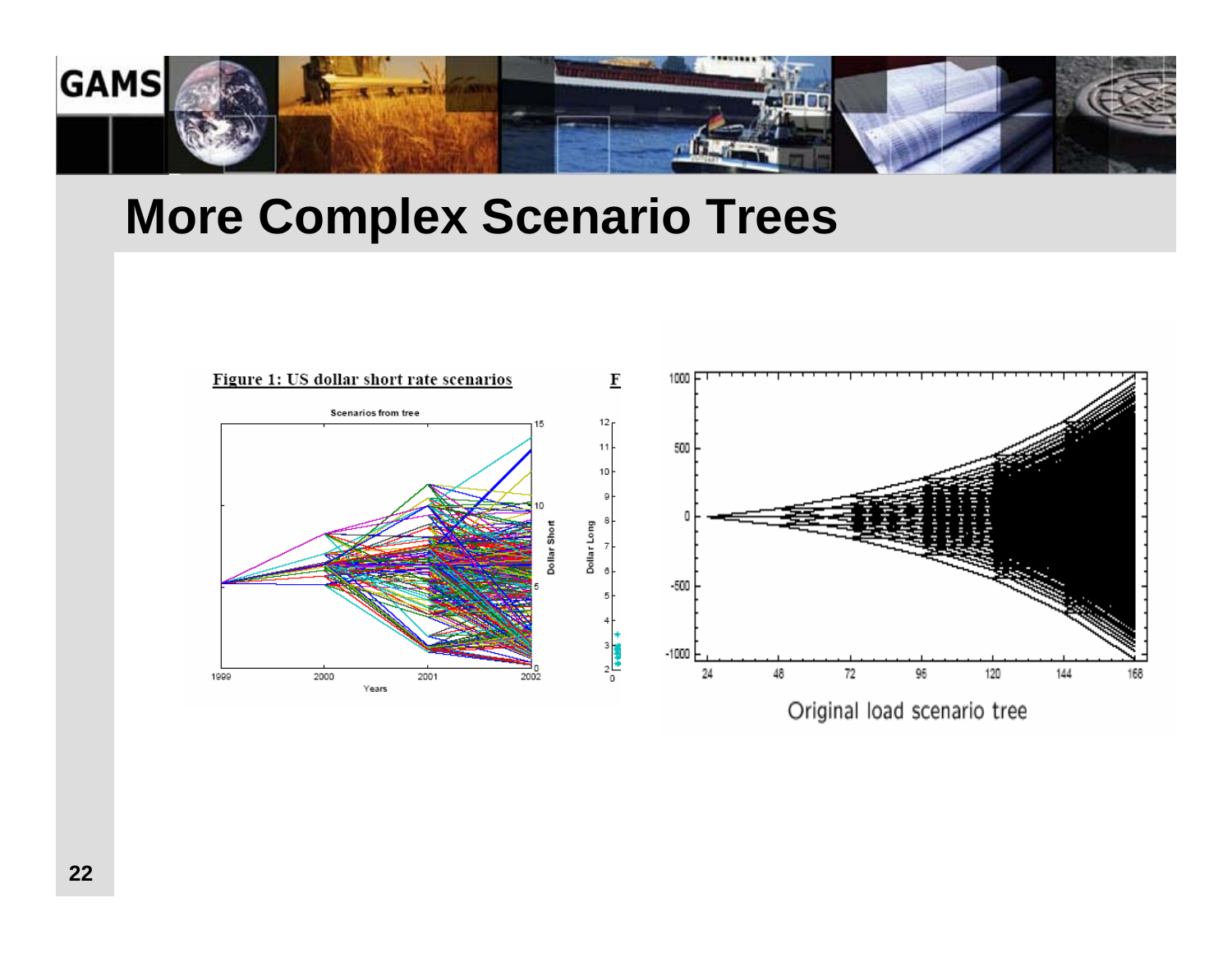

# **Challenges**

#### **Deterministic equivalent:** Includes all scenarios and stages

- $\rightarrow$  Size of model explodes
	- Generation difficult
	- Solution may not be possible
	- Interpretation and validation of results
- $\rightarrow$  Less applications than one may expect

**But:** Number of uncertain parameters is small:

- – Efficient representation of the uncertain data within the Algebraic Modeling System?
- –Scenarios may only differ slightly
- –Problems are structured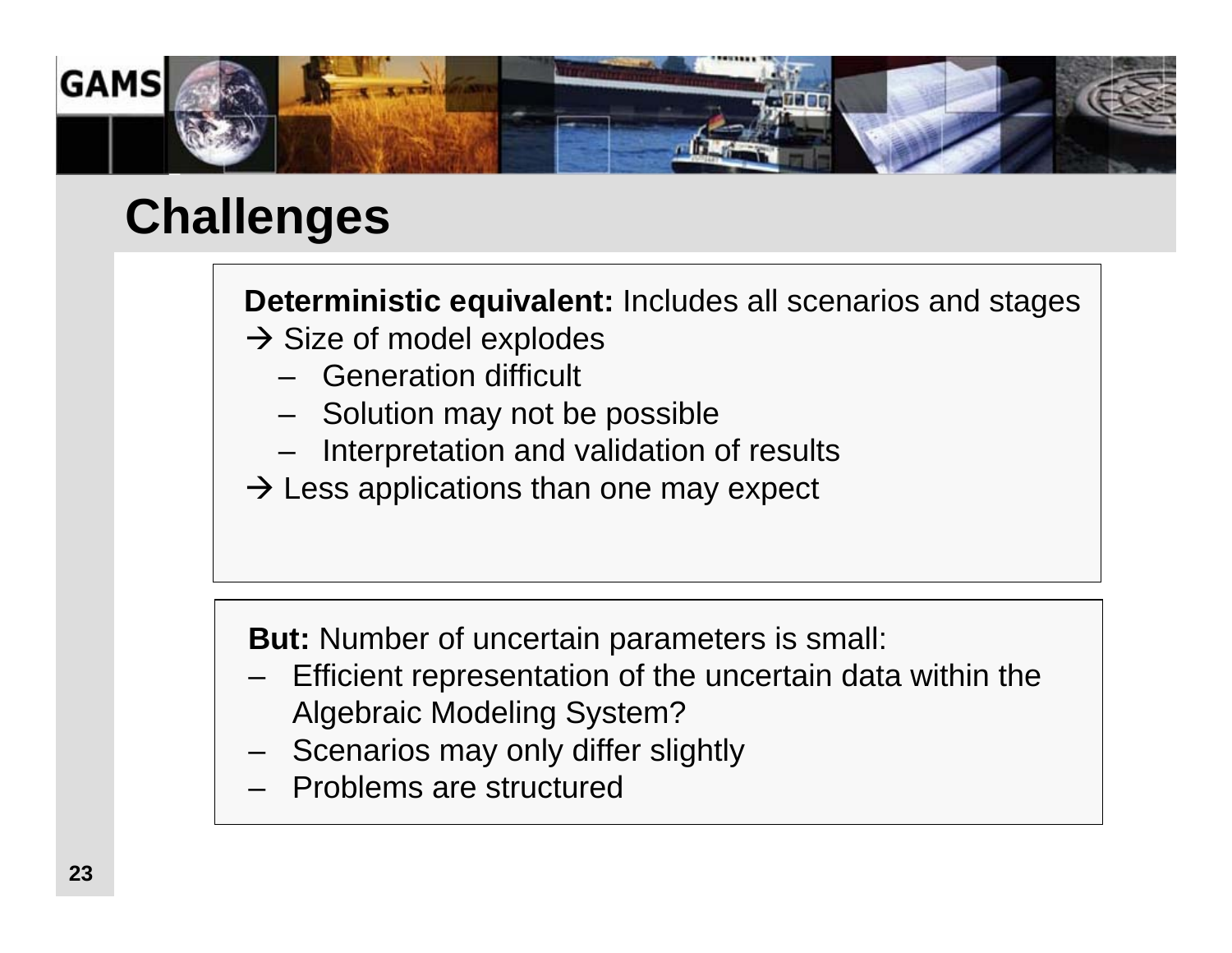

# **Current Developments**

#### **New language elements** :

- - Special expressions and conventions for stages and scenario trees
- -Random distributions for some problem data
- - Support of scenario reduction techniques dramatically reduces the size of deterministic equivalent
- - Automatic translation of problem description into format for various SP-solvers (DECIS, SPLINE…)
- -Support for parallel optimization

#### **But:**

- -Different approaches
- -Not yet clear which standards will be adopted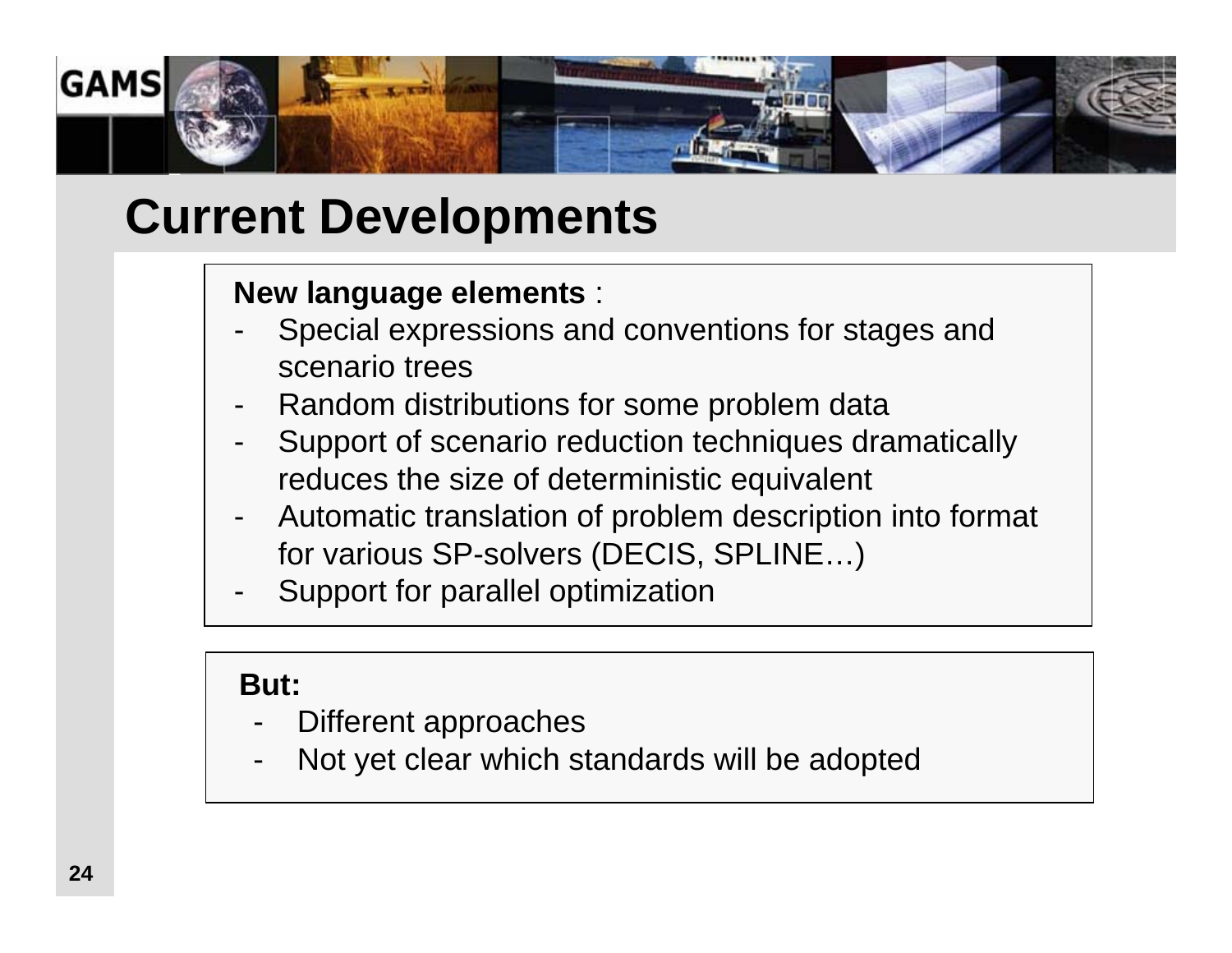

# **More Theory and Templates**

| <b>Theory</b>                           | • Practical Financial Optimization (forthcoming)<br>by S. Zenios<br>• A Library of Financial Optimization Models<br>(forthcoming) by A. Consiglio, S. Nielsen, H.<br>Vladimirou and S. Zenios<br>• Financial Optimization by S. Zenios (ed.) |
|-----------------------------------------|----------------------------------------------------------------------------------------------------------------------------------------------------------------------------------------------------------------------------------------------|
| <b>Templates</b><br>available<br>online | • GAMS Model Library:<br>http://www.gams.com/modlib/libhtml/subindx.htm<br>• Course Notes "Financial Optimization":<br>http://www.gams.com/docs/contributed/financial/                                                                       |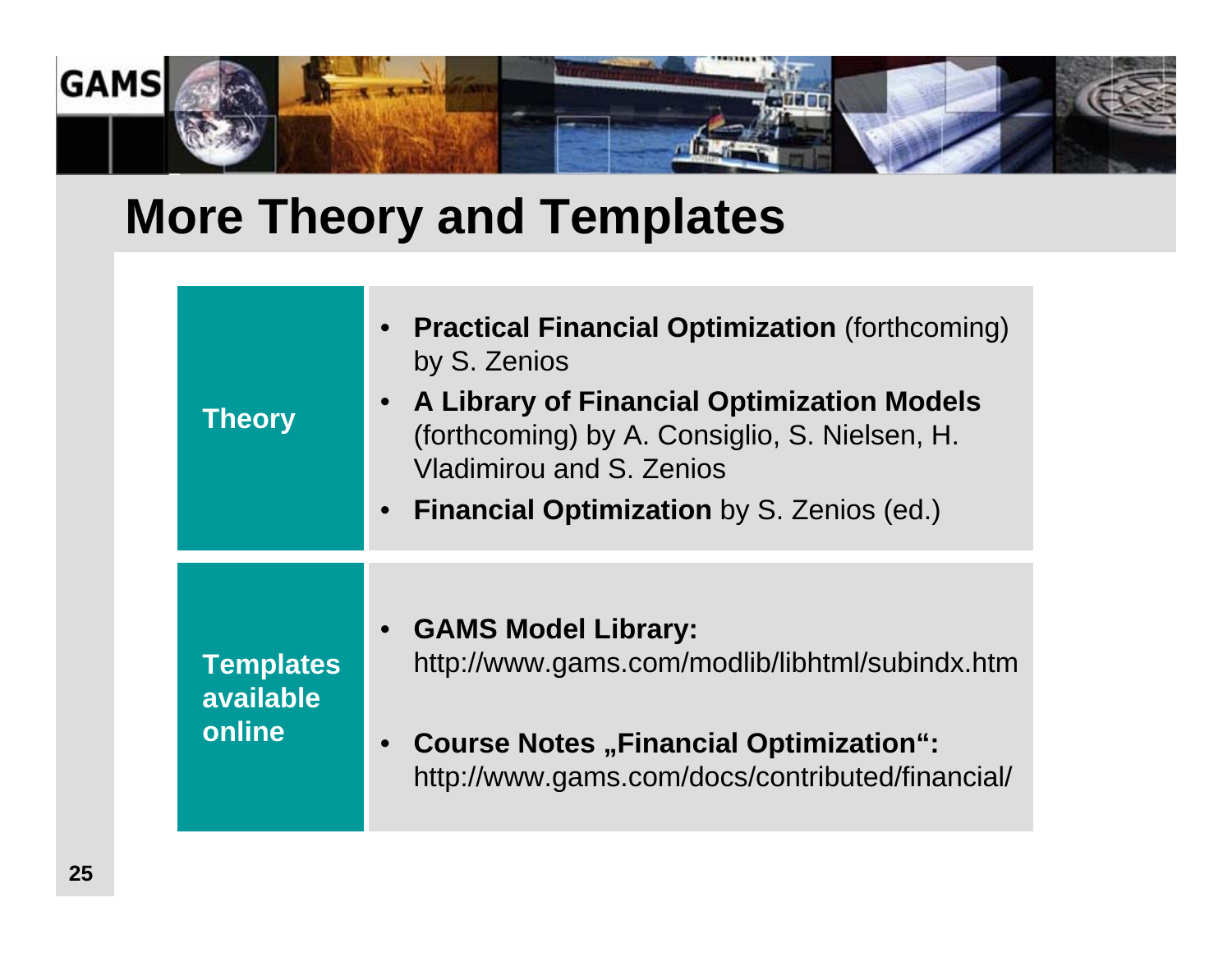

# **Agenda**

**Introduction** 

Mathematical Optimization in Finance

An illustrative Example: The Mean Variance Model

Advanced Portfolio Optimization Models

**Grid Computing**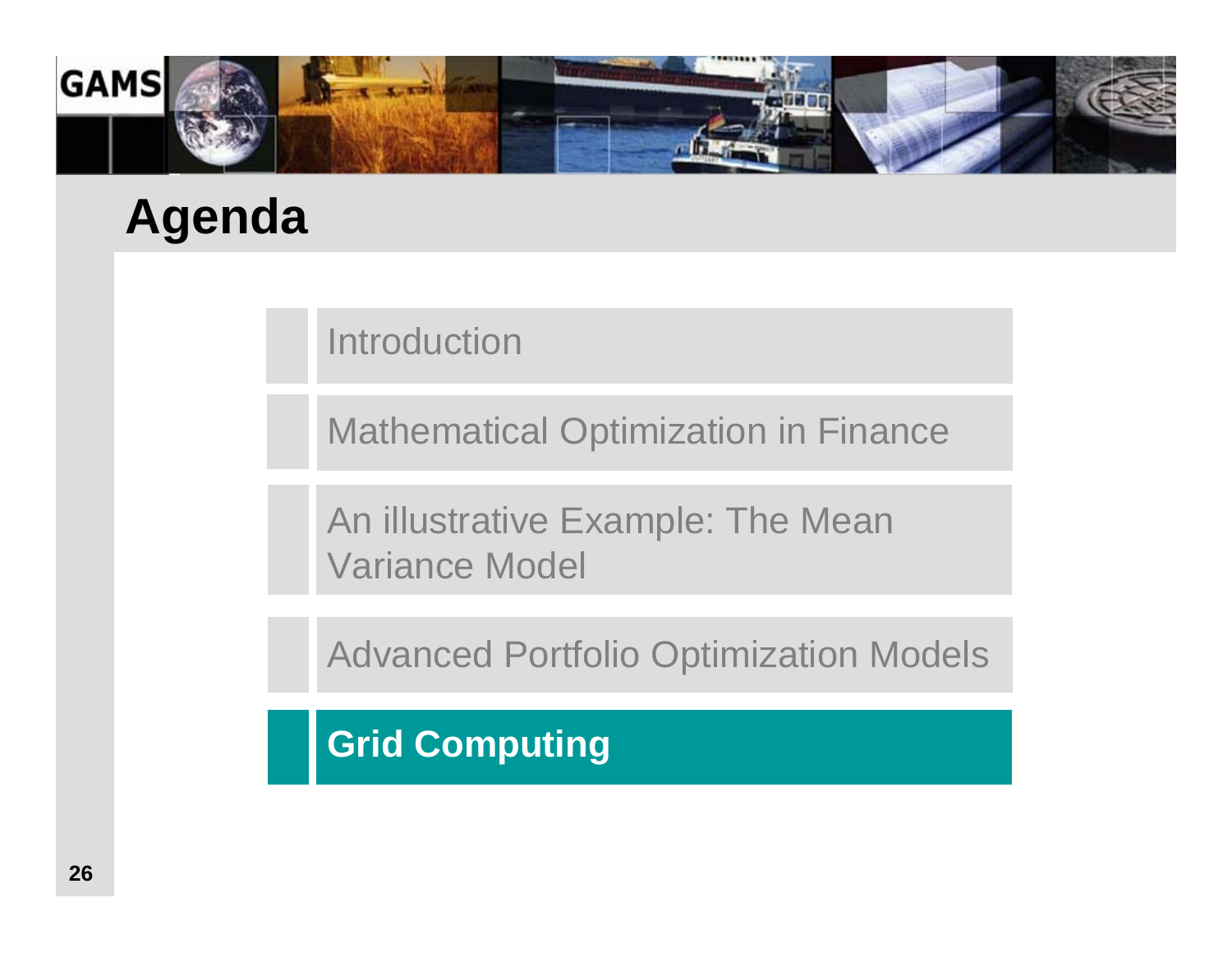

### **Grid Computing**

#### *loop(pp, #calculate efficient frontier*

*r.fx = minr + (maxr-minr)/(card(pp)+1)\*ord(pp); solve var minimizing v using miqcp;*  $rep(pp,'ret') = r.l; rep(pp,'var') = v.l; repxp(pp,i) = x.l(i);$ *);* 

### *Imagine…*

*.. you have to solve 1.000's of independent scenarios..*

*.. and you can do this very rapidly for little additional money…*

*.. without having to do lots of cumbersome programming work..*

**Grid Computing**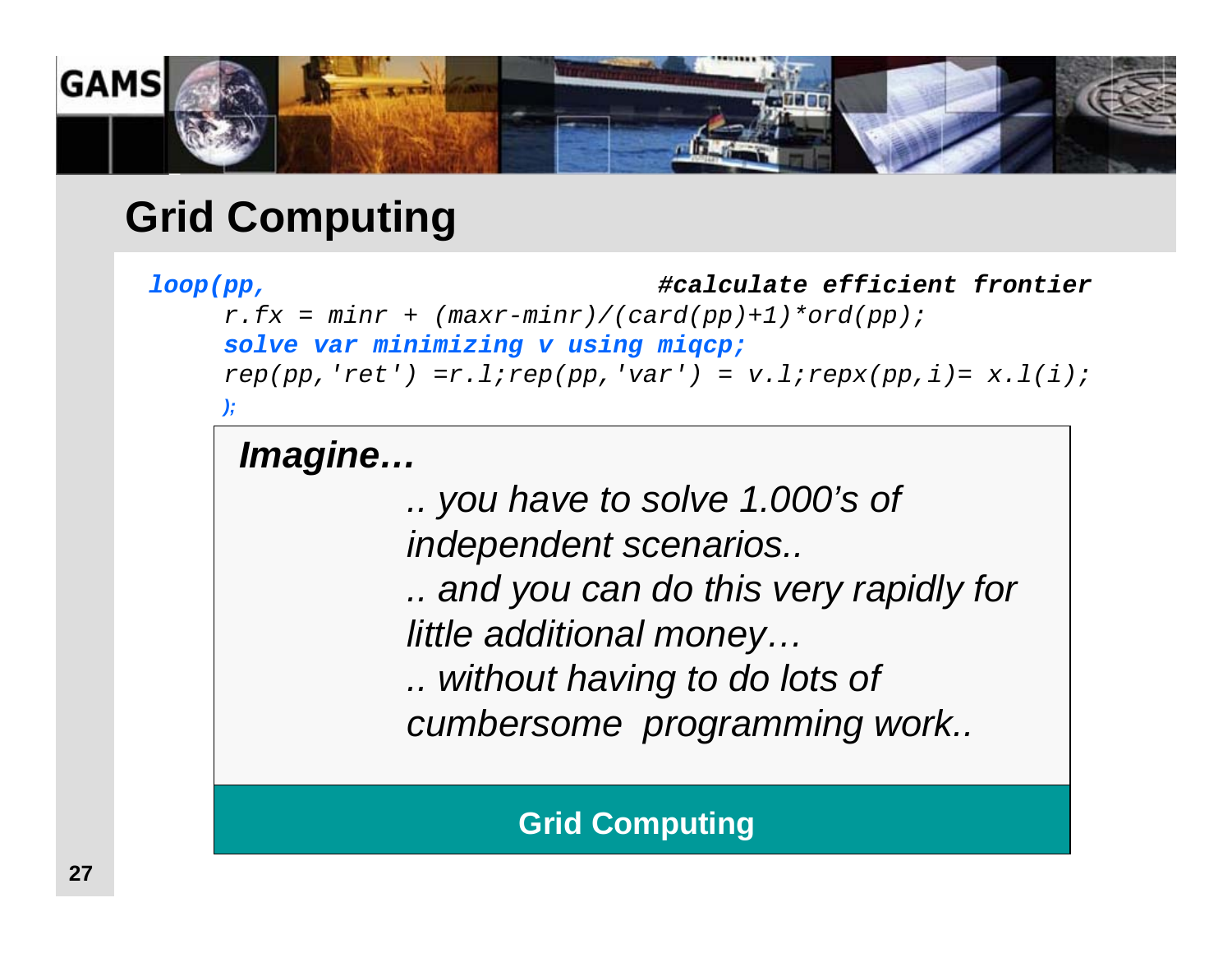

# **What is Grid Computing?**



#### **A pool of connected computers managed and available as a common computing resource**

- Effective sharing of CPU power
- Massive parallel task execution
- Scheduler handles management tasks
- E.g. Condor, Sun Grid Engine, Globus
- Can be rented or owned in common
- Licensing & security issues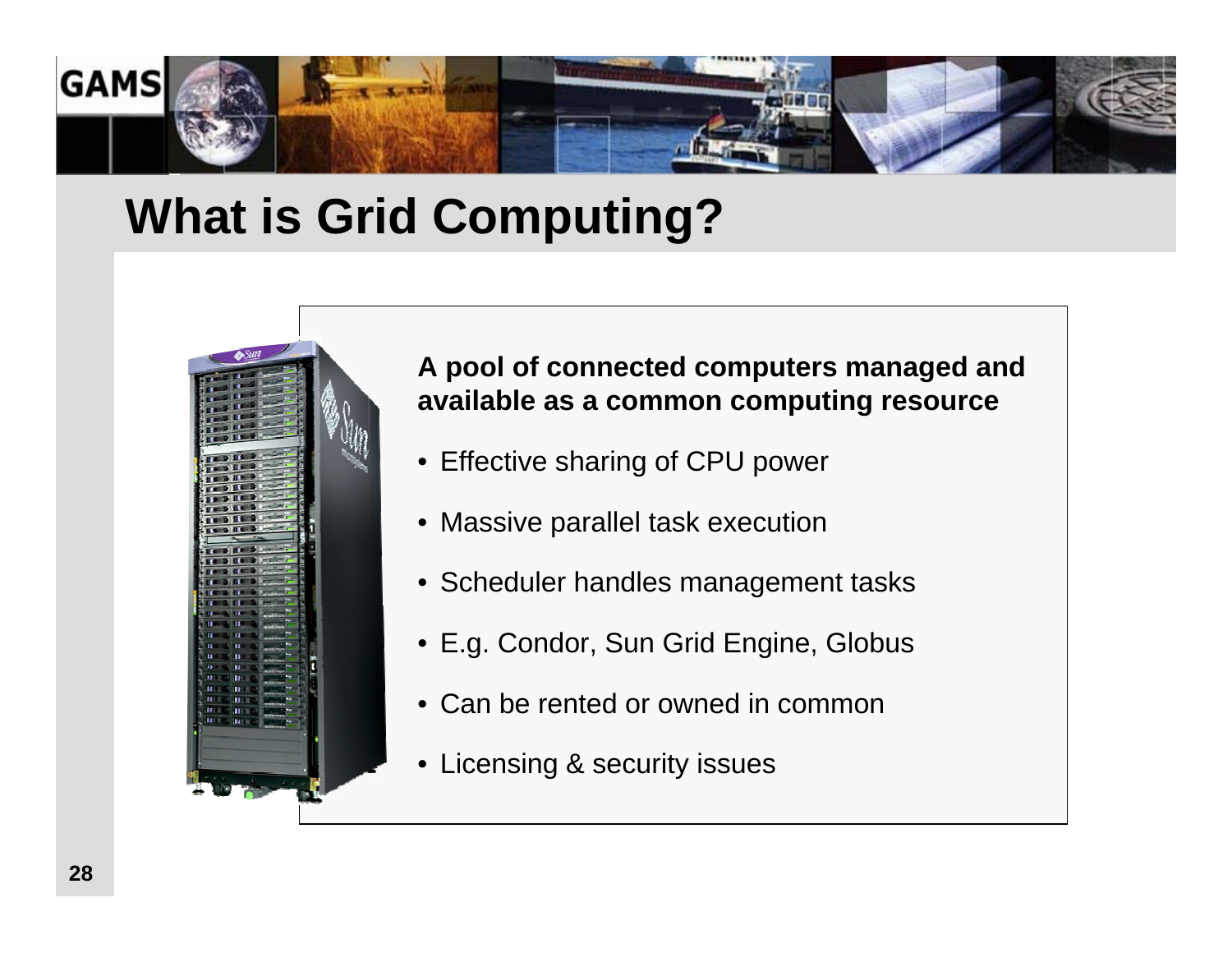

# **Advantages of Grid Computing**

- Solve a certain number of scenarios faster, e.g:
	- –sequential: 50 hours
	- –parallel (200 CPUs): ~15 minutes

 $\rightarrow$  Cost is \$100 (2\$ CPU/h)

• Get better results by running more scenarios\*:

| #SIM   | VaR error | CVaR error |  |  |
|--------|-----------|------------|--|--|
| 1000   | 5.42%     | 6.74%      |  |  |
| 20,000 | 1.21%     | 1.49%      |  |  |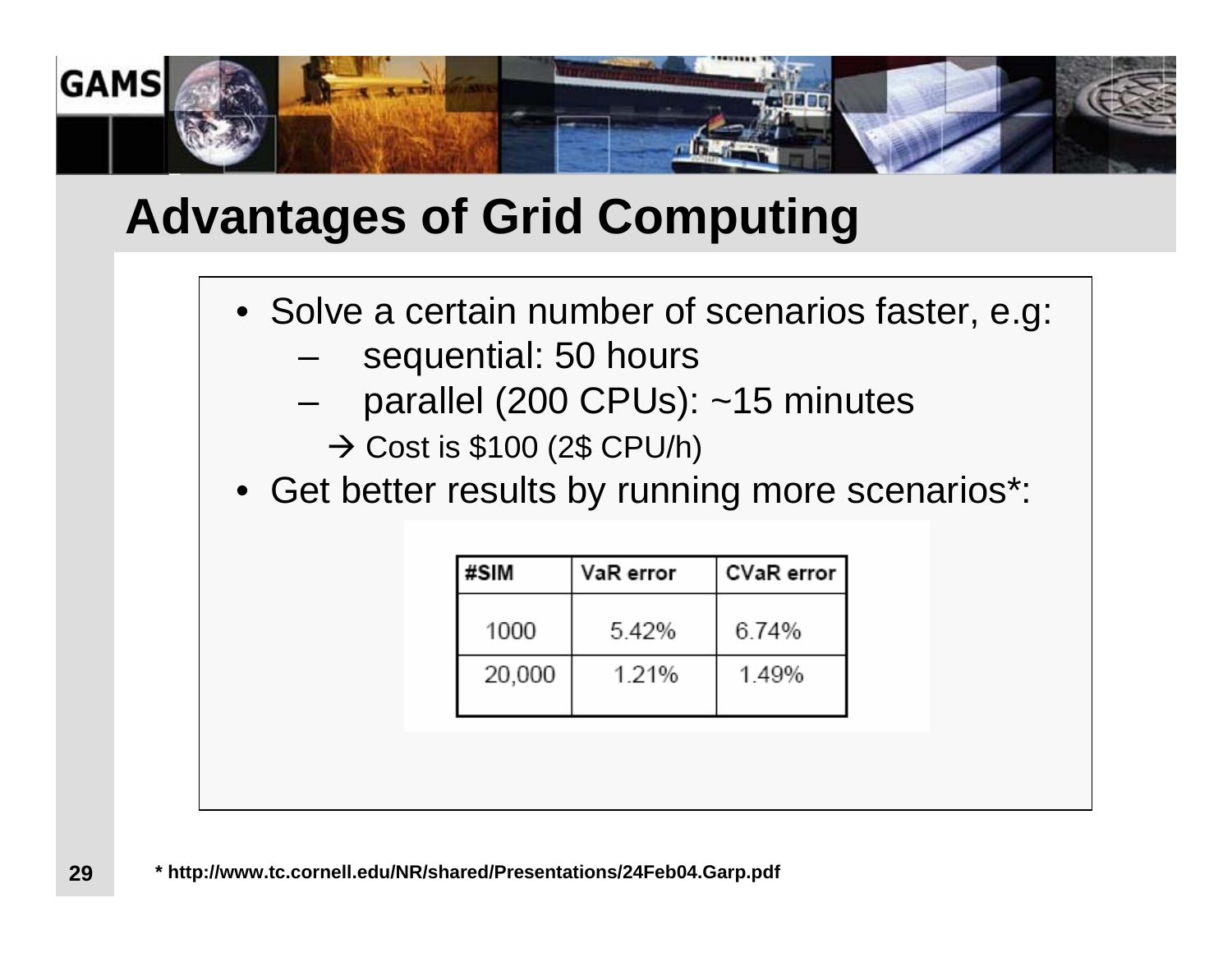

# **GAMS & Grid Computing**

- **Scalable**:
	- support of massive grids, **but also**
	- –multi-cpu / multiple cores desktop machines
	- "1 CPU Grid"
- Platform **independent**
- •Only **minor changes** to model required
- **Separation** of model and solution method **→ Model stays maintainable**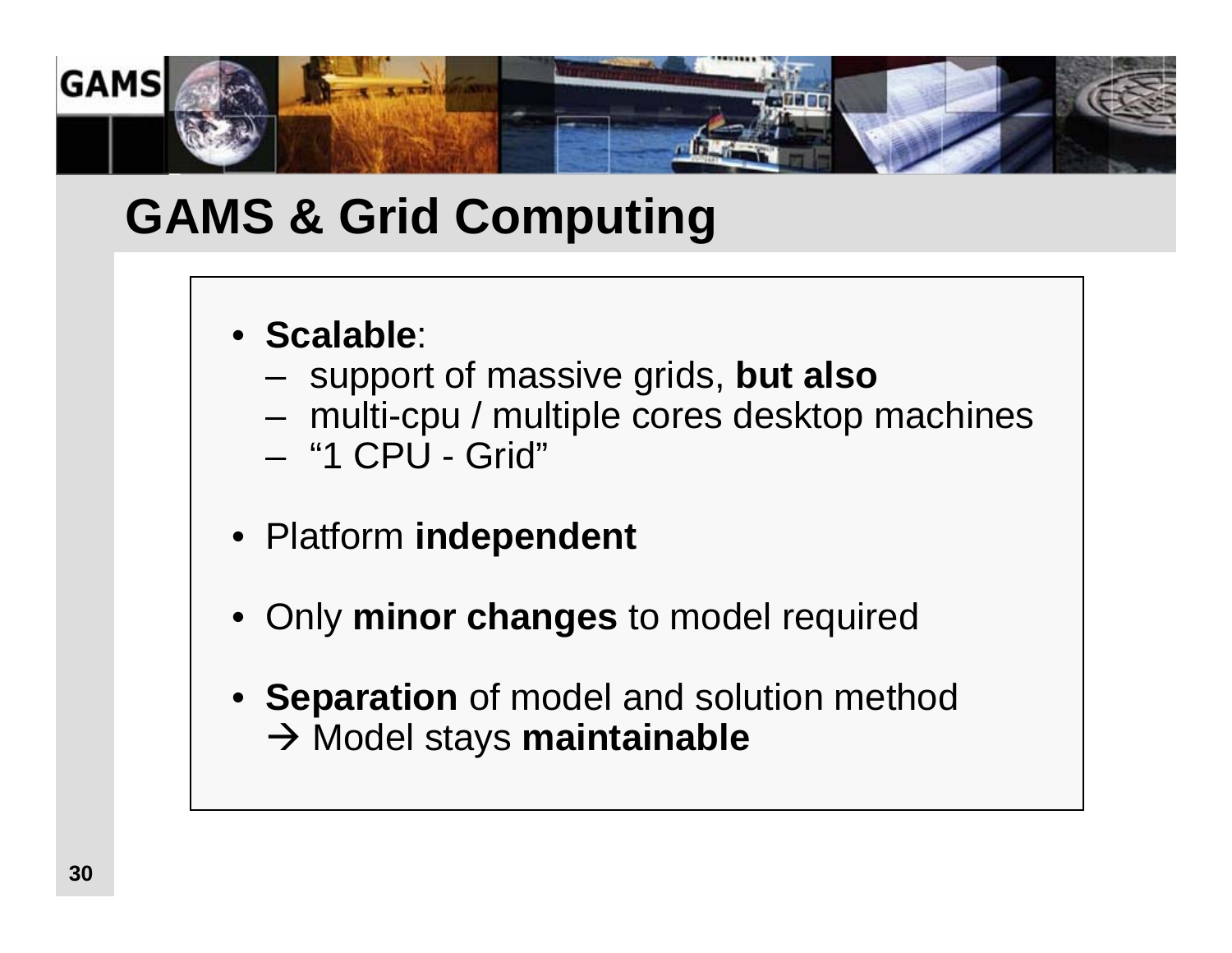

### **Simple Serial Solve Loop**

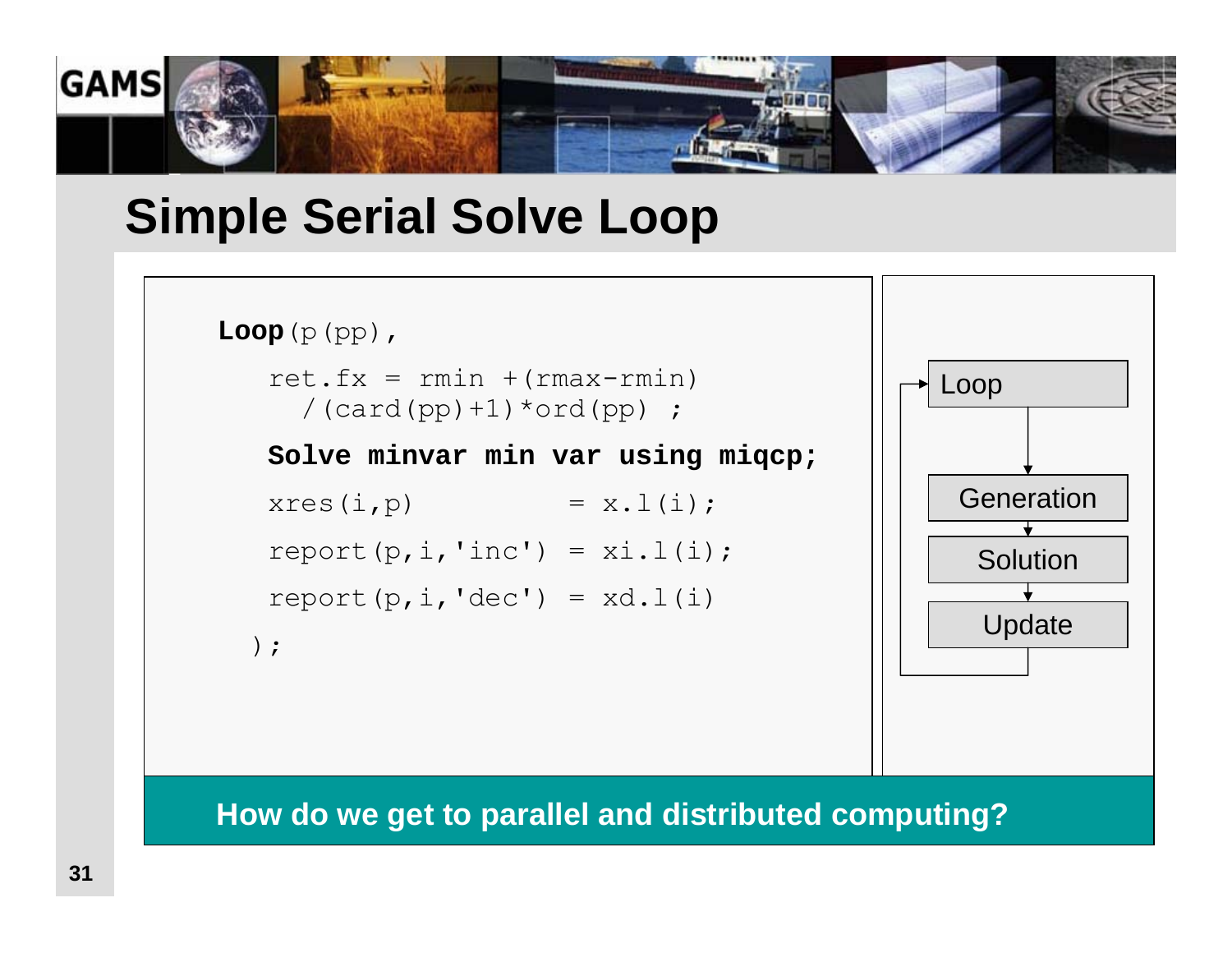

# **GRID Specific Enhancements**

- 1. Submission of jobs
- 2. "Grid Middleware"
	- –Distribution of jobs
	- –Job execution
- 3. Collection of solutions
- 4. Processing of results

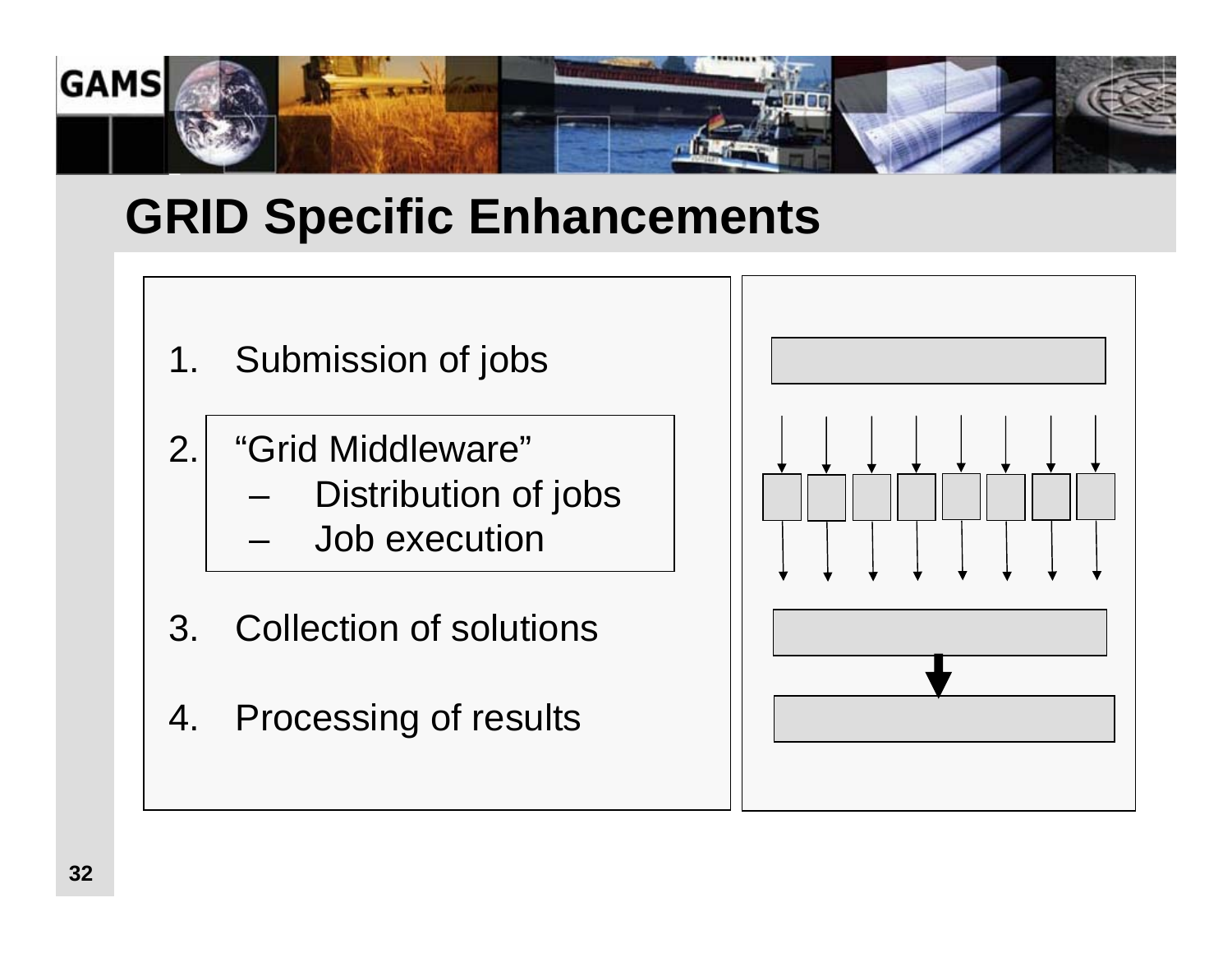

# **Results for 4096 MIPS on Condor Grid**

- $\bullet$ Submission started Jan 11,16:00
- •All jobs submitted by Jan 11, 23:00
- $\bullet$  All jobs returned by Jan 12, 12:40
	- 20 hours wall time, 5000 CPU hours
	- Peak number of CPU's: 500

**Talk: Thursday, 08:30** 

**"Chemie-Hörsaal 1"**



**33**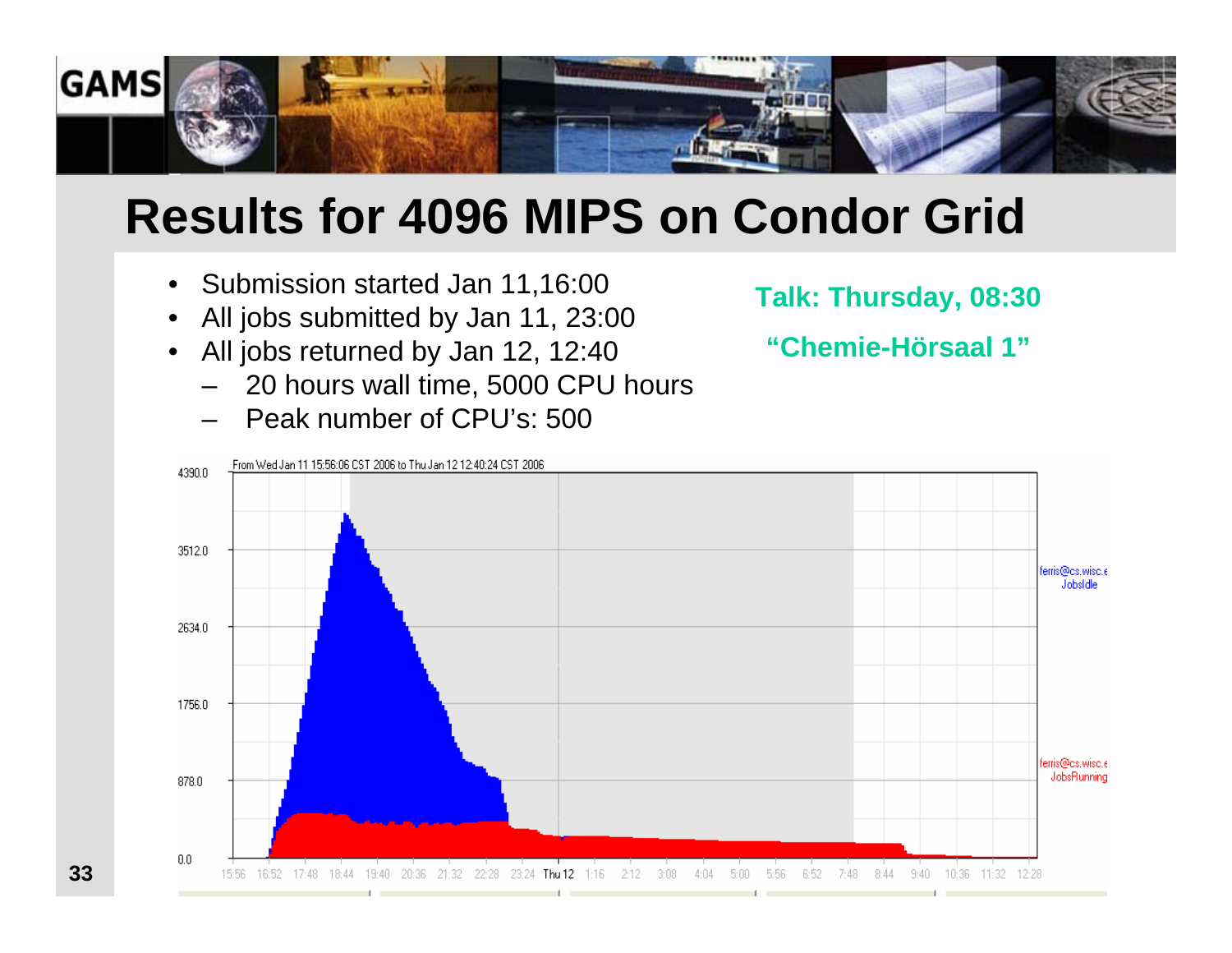

# **Conclusions and Summary**

- •Finance is a success story for OR applications
- Rich set of different risk models available
- • Incorporating business rules may increase complexity of problems but is essential
- • Large classes of problems can be solved without major problems
- •Stochastic programming still challenging
- •Grid Computing now offers lots of promising developments

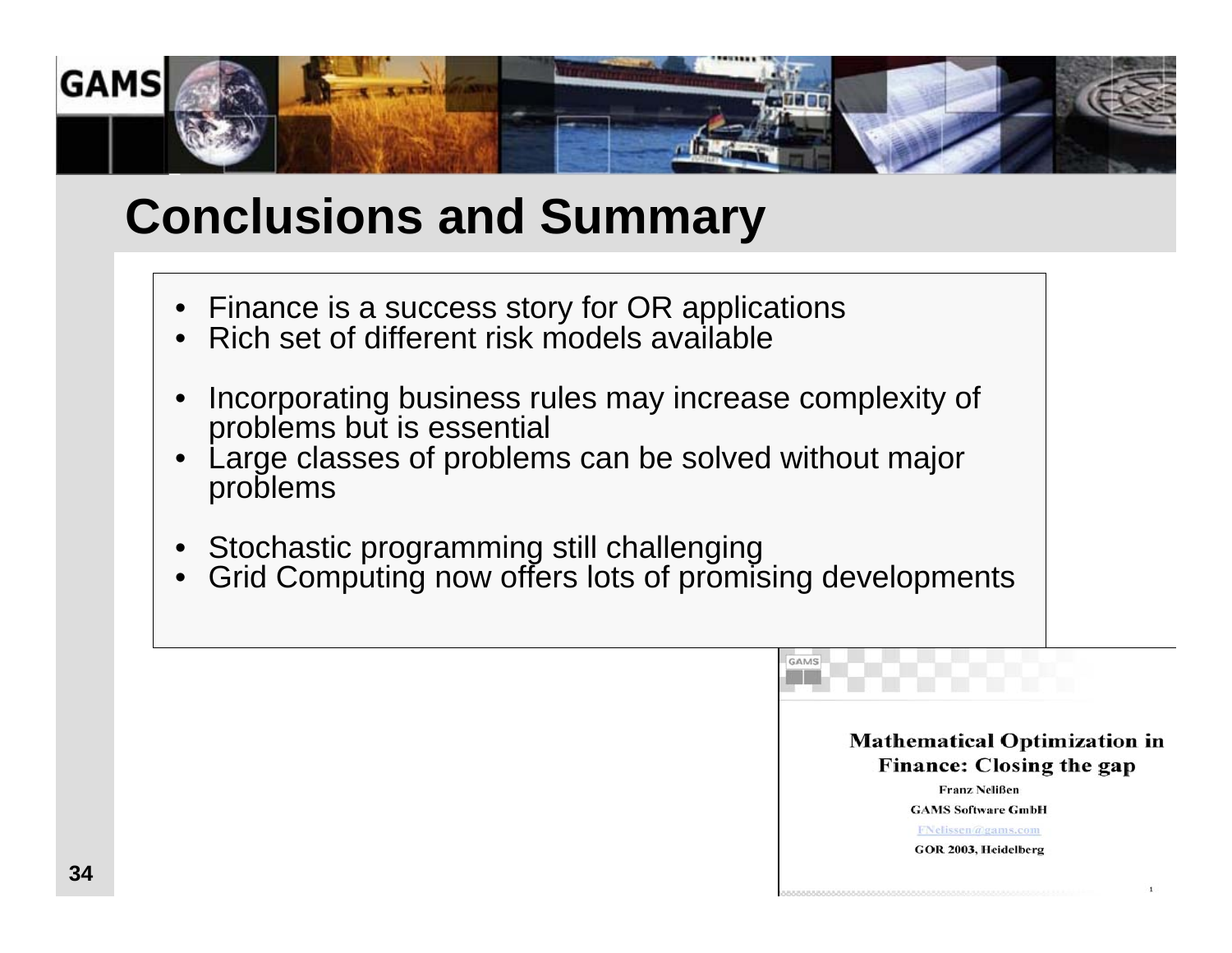

# **The End**

# **Thank you! … Questions?**